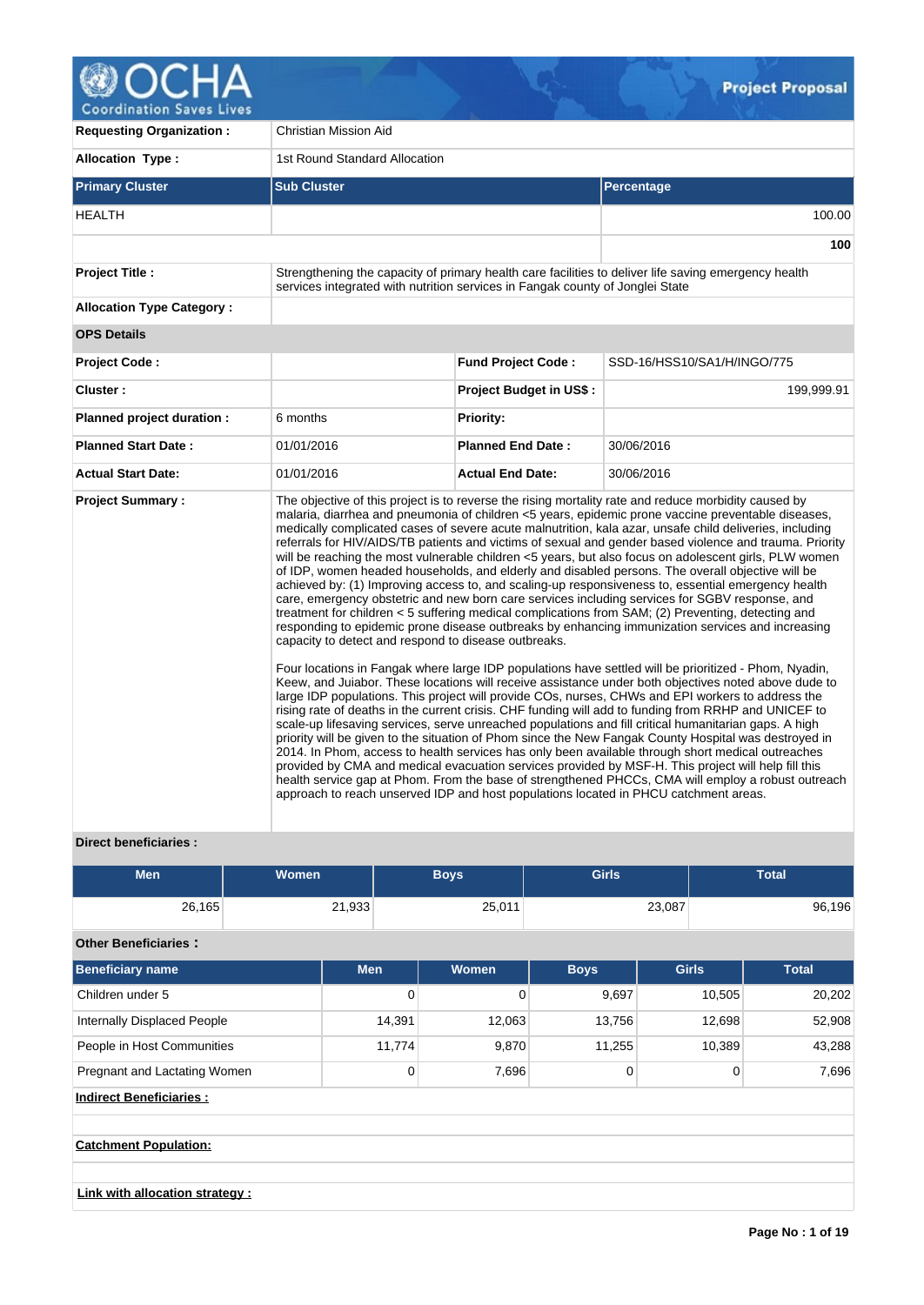In terms of location and populations that are most vulnerable and most in need, this project fits the HRP 2016 strategy and Health Cluster strategy for January to June 2016 in the following ways: (1) this project will cover areas of Fangak County of Jonglei listed as high priority being severely affected by the conflict, flooding and displacement; (2) this project will deliver lifesaving health services to populations that are currently unserved due collapsed facilities and departure of health personnel or are inadequately served due to insufficient personnel and failing facilities. Most recent data from Fangak County shows 95,658 IDPs (ROSS Coordinator 22 October 2015). 36% of the population of target counties is IDPs. CMA's data shows that only 3 of 20 health facilities (15%) are functioning as they are expected to. The remaining 17 facilities (85%) have either been destroyed (Fangak County Hospital) or are in various states of collapse due to lack of maintenance since the crisis erupted and departure of skilled personnel.

In terms of saving lives, and alleviating suffering through safe access to services with dignity (HRP 2016 SO1) and Health Cluster objective 1, this project will focus services on treating <5 children for the major causes of mortality (malaria, diarrhea and pneumonia) and SAM with medical complications. 85% of project activity will deliver on this SO1. The project will also address the need for scaled-up EmONC services, including psychosocial support and services for victims of SGBV. To take advantage of the dry season and address the ongoing emergency, the project will scale-up reach by delivering lifesaving medical and SAM case-finding outreaches, and mobile services to provide quality health care to unserved and underserved PHCU locations, including the Phom area (previously the location of the New Fangak County Hospital). To ensure gender equality in access to health, BEmONC and SGBV services, communities will be organized to protect vulnerable women, adolescent girls and children of IDP and host communities. In this manner the project will deliver on the "dignity" aspect of SO1.

In relation to ensuring communities are capable and prepared to cope with significant threats (HRP 2016 SO2) and Health Cluster objective 2, this project will take full advantage of the dry season to scale-up immunizations through routine facility-based services, regular vaccination outreaches and through NID campaigns and respond to outbreaks when they arise. These services will be integrated with delivery of health promotion, IYCF and WASH messages thereby achieve a highly cost-effective program. 15% of project activity will deliver on this SO2.

Even though IDPs are estimated to make up about 36% of the population, it is estimated that 55% of the direct and indirect beneficiaries will be IDPs. This is because of the high burden of morbidity and malnutrition suffered by IDPs owing to the stress and trauma of displacement, their overcrowded and poor quality living arrangement and exceptionally high level of food insecurity. These factors combined create a high level of need. In addition, the project will employ an approach that emphasizes mobile medical and immunization outreaches to reach the locations where IDPs are concentrated, and to reach those IDPs in transit.

# **Sub-Grants to Implementing Partners :**

| <b>Partner Name</b>                                    | <b>Partner Type</b> | <b>Budget in US\$</b>       |
|--------------------------------------------------------|---------------------|-----------------------------|
|                                                        |                     |                             |
| Other funding secured for the same project (to date) : |                     |                             |
| <b>Other Funding Source</b>                            |                     | <b>Other Funding Amount</b> |
| <b>UNICEF</b>                                          |                     | 20,000.00                   |
|                                                        |                     | 20,000.00                   |

# **Organization focal point :**

| <b>Name</b>                      | <b>Title</b>            | Email                         | Phone        |
|----------------------------------|-------------------------|-------------------------------|--------------|
|                                  |                         |                               |              |
| Esau Otieno Riaroh               | <b>Country Director</b> | sudandirector@cmaidafrica.org | 0954 166 375 |
| Dr Robert Napoleon               | <b>Health Manager</b>   | sudanmedical@cmaidafrica.org  | 0955142222   |
| <b>BACKGROUND</b>                |                         |                               |              |
| 1. Humanitarian context analysis |                         |                               |              |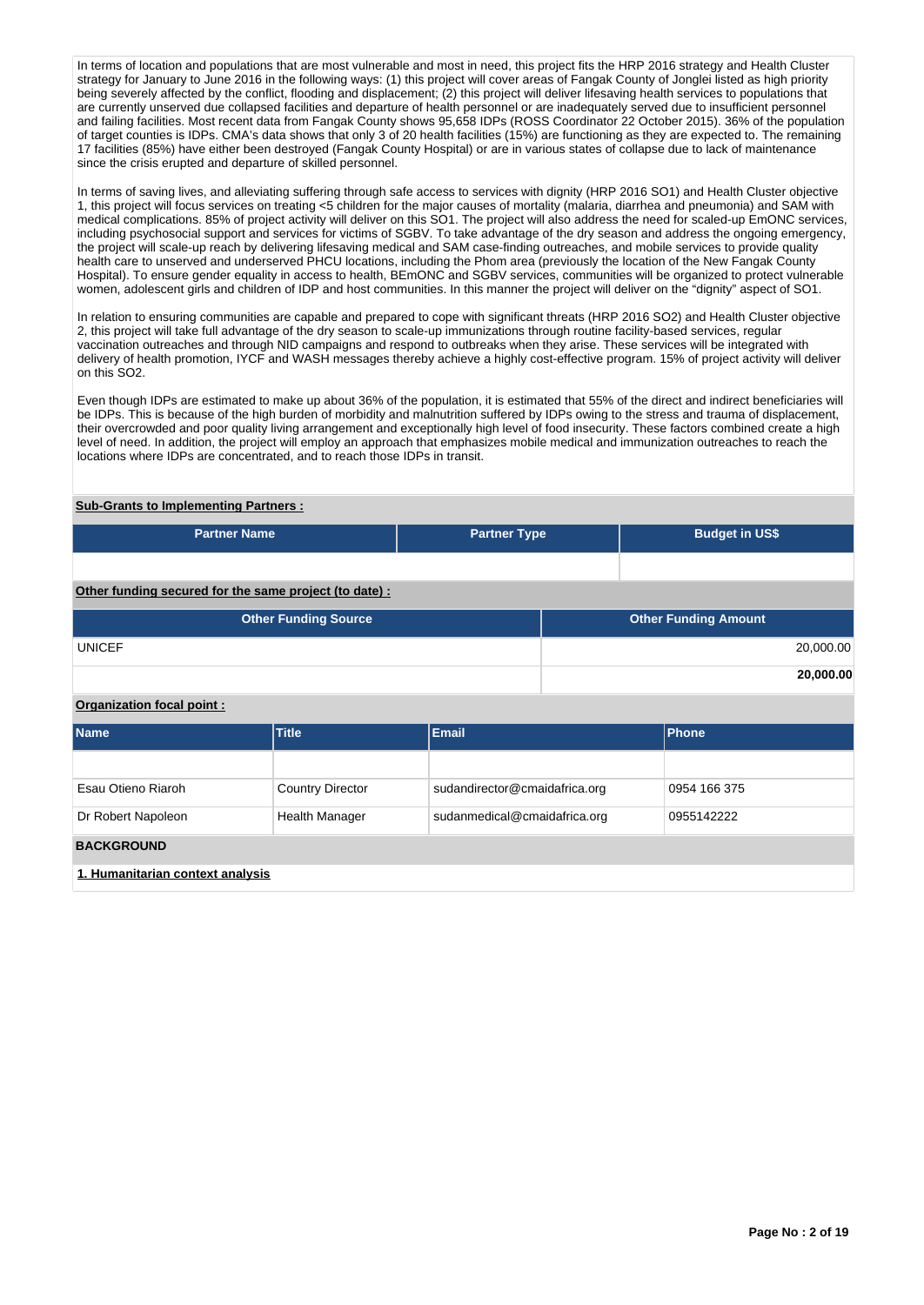Fangak is in opposition held areas where access interruptions and service disruption is common. Conflict in neighboring counties has forced a large number of IDPs into Fangak. Data shows 95,658 IDPs and host population of 169,102 (ROSS Coordinator 22 Oct 2015). The economic crisis adds a high risk to humanitarian service delivery into opposition held areas. 36% of the population of Fangak is IDPs.

The Jan-Mar 2016 IPC rate is 4 (Emergency) for Fangak (Food Security Outlook FEWS NET Dec 2015) and average GAM rate is 21.5 (20151027 Nutrition Cluster Case Load 2016). Reports from personnel on ground indicate that on average households planted less than 40% of normal acreage in 2015 (Choul Thompson - CHD Officer Phom, Abraham Lilly - Clinical Officer Juiabor, Terisia Masila - Nurse Keew, 06 Nov 2015). Reasons cited were insecurity, consumption of seeds, lack of male labor, lack of access to land for IDPs and the need for IDP families to take time to gather wild foods or search for food aid which took time away from planting. Among IDP families, it is common for children to bring children to health facilities. Their mothers have left them for days to search for food aid, income or wild foods (Abraham Lilly - Clinical Officer Juiabor, Terisia Masila - Nurse Keew, 06 Nov 2015).

MEDAIR and CMA assessments in Juaibor, Nyadin and Keew May-Jun 2015 indicate: (1) most IDPs have integrated with host community, but some are only sheltered by trees; (2) 65%-75% of adult IDPs are women; (3) host populations and IDPs have subsisted on wild foods for long periods; (4) influx of IDPs has overwhelmed available health services. Weakened natural immunity caused by malnutrition, exposure stress, lack of sanitation and crowded living spaces has caused an increase in disease occurrence. Of 20 health facilities, 4 require reconstruction and 16 require rehabilitation. Phom area previously served by the New Fangak County Hospital has no continuity of health services, and remains in great need. Of 8 facilities designated for cold chains, 5 require repairs or new installation. Only 1 hospital and 2 PHCCs provide BEmONC services. In nearby Nyirol County, during a one week assessment period, 3 women experienced spontaneous abortion without skilled birth attendants (MEDAIR's Report Nov 2014). In the period Mar to Sep 2015, there were 16 maternal deaths due to complicated delivery without skilled birth attendants (CMA's Report on Chuil 28 Oct 2015). The situation of maternal mortality in Fangak is similar.

While the need for health services has increased, delivery capacity has declined. Skilled health workers have fled and facilities have been destroyed and/or closed (CRP 2014 pg 49). Salaries of MOH health workers in Fangak have not been paid since the crisis began in 2013. The tally of non-functional facilities shows the County Hospital has been destroyed and 15 of 18 facilities do not function well, clearly reducing access to health services, contributing the overwhelming demand on the few functioning facilities and consuming capacity needed for medical and EPI outreaches.

Conflict, insecurity and floods affect women and men, and boys and girls differently. Men maintained mobility, but IDPs, children U5, and women have restricted movement (HNO 2015 pg 5). Men are capable of protect themselves, but vulnerable women, girls and boys, elderly and disabled need protection to access health facilities. Pregnant women find that insecurity and flooding restrict access to facilities with skilled birth attendants (HNO 2015 pg 5). IDP women and girls are vulnerable to SGBV. In the current context, and with great distances between facilities, women face daunting challenges accessing health services. In conflict-affected Jonglei State, outpatient consultations data showed that only 37% were female, indicating lower access of the most vulnerable women and girls to health services (HRP MYR 2015 pg. 25).

### **2. Needs assessment**

The 2016 Health Cluster Strategy lists four priority needs to be addressed: (1) limited access and coverage - 45% of health facilities are nonfunctional in the conflict affected states, due to destruction, damage and closure; (2) increased risk of epidemic prone, endemic, vaccine preventable and other diseases as a result of conflict and displacement; (3) shortage and inadequate health workers - insecurity and displacement has caused severe shortage of health workers for frontline needs, especially for maternal obstetric complications; and (4) shortages of essential medicines and supplies. The result is that malaria, TB/HIV/AIDS, malnutrition, pneumonia and perinatal deaths have become the major causes of mortality among IDPs.

CMA's own needs analysis shows the need for health services has sharply increased in Fangak County while delivery capacity has declined. The specific needs are: (1) treatment for common communicable diseases including ARI/pneumonia, AWD, malaria, and SAM with medical complications especially among < 5 children; (2) reduction of the maternal mortality and treatment for victims of SGBV; (3) reduction in outbreaks of preventable and epidemic prone diseases (measles and polio).

Presently, the decline in number of properly functioning health facilities has clearly reduced access to health services. CMA's report to RRHP/IMA Oct 2015 shows that of 20 health facilities, 4 facilities require complete reconstruction and 16 require rehabilitation to scale up services. Phom area previously served by the New Fangak County Hospital has no continuity of health services, and remains in great need. Of 8 facilities designated for cold chains, 5 cold chains require repairs or new installation. Only 3 facilities (1 hospital, 2 PHCCs) provide BEmONC of the 6 designated to provide these services. In Nyirol County, during a one week health assessment period, 3 women experienced spontaneous abortion without skilled birth attendants (MEDAIR's Assessment Report Nov 2014). In the period Mar to Sep 2015, there were 16 maternal deaths due to complicated delivery without the assistance of skilled birth attendants (CMA's Report on Chuil 28 Oct 2015). The situation of maternal mortality in Fangak is similar.

One of the main drivers of increased demand for health services is the high number of IDPs coping with malnutrition, survival on wild foods, poor hygiene/sanitation and crowded living spaces. Displacement stresses have caused weakened immunity while being exposed to multiple disease burdens (CRP 2014 pg 47). Data from Fangak shows 95,658 IDPs (ROSS Coordinator 22 Oct 2015). 36% of the population of Fangak is IDPs.

Conflict, insecurity and floods affect women and men, and boys and girls differently. Men have been able to sustain their mobility, but IDPs, children U5, women and girls have restricted movement (HNO 2015 pg 5). While men are capable of protecting themselves, vulnerable women, girls and boys, elderly and disabled people need protection so they can access health facilities. PLW find that insecurity and flooding restrict access to facilities with skilled birth attendants (HNO 2015 pg 5). IDP women and adolescent girls are particularly vulnerable, as they are targets of SGBV.

Priority needs are: (1) services for <5 children to prevent and treat malaria, water borne diseases, ARI, treatment of SAM with medical complications, EPI and measles vaccinations; (2) EmONC services, including services for victims of SGBV; (3) medical and SAM case finding outreaches to PHCU locations where IDP are concentrated: and (4) protection measures to ensure that vulnerable populations have access to healthcare. Delivering on these needs will require facility rehabilitation, equipment and personnel to bring non-functioning facilities back into sustained service, and to take advantage of the dry season by utilizing a robust mobile and outreach approach to ensure health services reach IDP populations.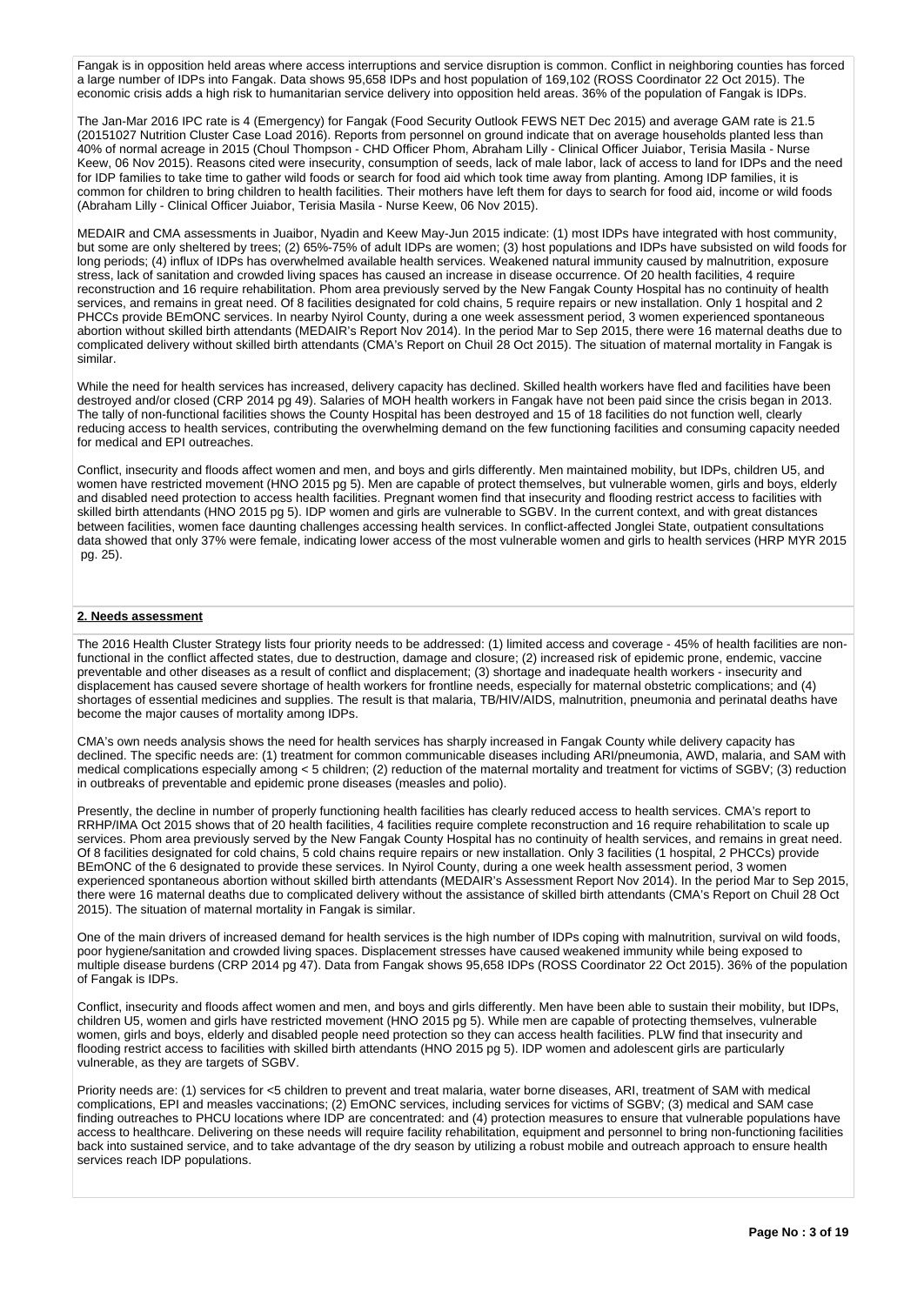### **3. Description Of Beneficiaries**

The population in Fangak County is predominantly Nuer ethnicity, overwhelming rural and whose livelihoods are based on agro-pastoralism. The focus of this project will be on communities that are hosting concentrations of IDPs and where health services are not being provided by any other health sector humanitarian actor. As the lead agent for RRHP in Fangak, CMA has sustained its presence on-ground since the beginning of the current crisis. Through its on-ground presence, collaboration with CHDs and other humanitarian actors operating in these counties, CMA has identified the locations (Nyadin, Phom, Keew and Juaibor) most in need of this project's assistance. The most vulnerable and at-risk populations within these target areas have been identified through IRNAs (conducted by MEDAIR) and CMA's monitoring surveys. The primary target beneficiaries of the project will be the IDPs and those households that are hosting IDPs. The target populations have been displaced by either conflict/insecurity or floods, or both floods and conflict. The target populations within these households are the vulnerable <5 children, adolescent girls, the elderly, and pregnant and lactating mothers. CMA ensures its programs are accessible to all regardless of race, tribe, gender or religious belief. Services are available to combatants not uniformed and not carrying arms of any kind.

Even in non-crisis situations, this population has experienced the ravages of common communicable diseases caused by poor nutrition, poor water and sanitation standards, and lack of knowledge on preventions and management of common diseases. IDP and IDP hosting households are seriously affected by poor nutrition and crowded conditions - a significant direct cause of their increased morbidity. Men have joined the armed forces (HNO 2015 pg 3) leaving women to maintain households. CMA's personnel estimate that community-wide 50% of households are now women headed, and among IDP households 70% are women headed. Targeted locations are experiencing food insecurity - IPC emergency (4) and crisis (3) due to displacement, insufficient acreage planted in 2015 (Choul Thompson - CHD Officer Phom, Abraham Lilly - Clinical Officer Juiabor, Terisia Masila - Nurse Keew, 06 Nov 2015). Populations of IDP and women headed households experience weakened immunity while being exposed to multiple disease burdens (HRP - HNO 2015 pg 13). CMA's on-ground experience provides the same evidence provided in the HRP - HNO 2015. Common threats are acute respiratory infections, acute watery diarrhea, malaria, malnutrition and measles. In Fangak County, the estimated IDP population of 95,658 (ROSS Coordinator 22 October 2015) which adds to the estimated base host community population of 169,102 (IMA Adjusted Populations by County 2015) resulting in a total population of 264,760. The project will employ a mobile and outreach approach to reach areas where services have been disrupted by the conflict and where the health facilities need support in order to provide the services demanded by the concentration of the IDP population, and where facility structures, equipment, cold-chain and skilled health workers are inadequate for essential and emergency health services. Total direct beneficiaries will be 96,196 (female – 44,618 and male – 36,504) of which 52,908 (55%) will be IDPs. The total children U5 direct beneficiaries will be 20,202 (girls 10,505 and boys 9,697) and total pregnant and lactating women direct beneficiaries will be 7,696.

# **4. Grant Request Justification**

The reduced availability, quality and access to lifesaving health services are the critical humanitarian gaps that this project will fill. Justification for the project arises from the crisis and the humanitarian need of targeted populations, specifically in locations hosting large IDP populations. CMA lead agent for RRHP and expects RRHP will be continued through to June 2016, but no contract has been issued yet. RRHP funding covers CHD services, and is spread thinly over the private hospital in Old Fangak and all PHCCs and PHCUs. There is no scope within RRHP to target a specific need (e.g. EPI), or a location of great need (e.g. where IDPs are concentrated). CHF funding will be targeted to address critical humanitarian gaps, and will serve as an important complement to RRHP funding. CHF assistance will be used to rehabilitate facilities, provide medical equipment, repair cold-chains and provide health workers in locations where MOH has ceased salary payments for health facility personnel since the crisis began in 2013. These measures will bring non-functioning facilities back into service, and scale-up services at functioning facilities in order to meet the increased demand resulting from influx of IDPs and increased disease burden.

This project will take advantage of the dry season to scale-up immunization services, and to conduct mobile medical and health promotion outreaches to areas not accessible in the wet season, and to reach all locations hosting large IDP populations. Dry season offers the best opportunity for rehabilitating health facilities that have collapsed due to lack of maintenance since the crisis began in 2013. The project will provide critical maintenance materials to ensure facilities stand for one more rain season.

CMA has worked in Fangak County since 2000 and acquired experience and capacity to sustain services in the context of the current crisis will ensure effective project delivery. In relation to BEmONC, CMA has established units for safe child delivery, and for a comprehensive program covering reproductive health, nutrition monitoring of children <5 years and therapeutic feeding programs in Keew and Juaibor. This experience will be utilized to scale-up delivery of BEmONC in PHCCs namely Nyadin, Keew and Juaibor. CMA has experience delivering health services in a gender sensitive approach, including gender training for health workers, conducting awareness on sexual and reproductive rights and mobilizing communities to address SGBV and enabling women, girls and boys to access health services in the context of conflict and insecurity. Utilizing a robust mobile outreach approach, CMA has experience delivering programs that include IDPs without excluding host communities. CMA understands the high risk of delivering projects in opposition held areas. CMA has a designated security focal point, and evacuation plans and protocols and clear ground rules to ensure a "do-no-harm' approach to service delivery. Most importantly, CMA is known and trusted as a competent health service provider by community leaders, local authorities and the county and payam health departments. With this experience, CMA is best placed to manage the risks of delivering health services in opposition held areas.

CMA's strategy is to secure the capacity of PHCCs in delivery of health services in all seasons, and to take advantage of the dry season to employ a robust outreach approach to reach unserved IDP and host populations located in PHCU catchment areas. Priority will be to reach the most vulnerable children <5 years, adolescent girls, PLW women of IDP, women headed households, and elderly and disabled persons. The relevant experience and the presence of CMA in the targeted counties place it in the best position to deliver the proposed project. The humanitarian crisis requires urgent response. This project will provide this response in locations where it is most needed.

#### **5. Complementarity**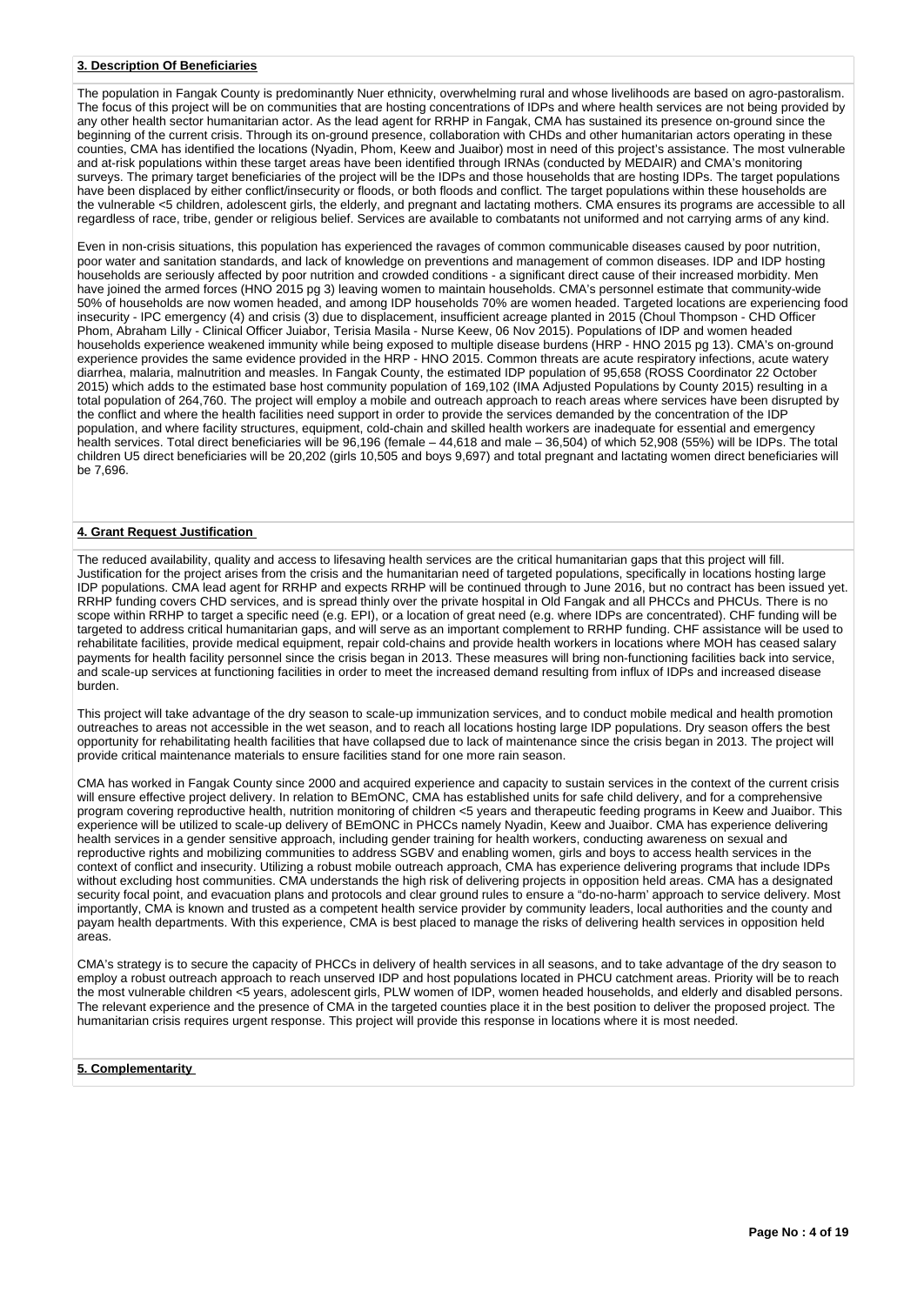CMA has provided health services in Fangak County since 2000. CMA has established PHCCs and PHCUs in these counties and these health facilities are currently providing services to huge populations. Specialized services that have been provided from the facilities include BEmONC and kala-azar treatment. For the CHF funded project, CMA will draw on the lessons learned over the past 16 years in order to effective services in the current emergency context.

CMA is currently the lead agent for RRHP in Fangak. RRHP funding provides for basic services but does not have the mandate or funding capacity to direct assistance to locations of IDP concentration, nor to special needs services like kala-azar treatment, emergency obstetric services and SAM cases with medical complications. CMA also has SSFA with UNICEF and is preparing a proposal for a longer-term PCA for nutrition and health sector interventions. The health component will focus on expanding < 5 immunization coverage. CMA will combine the resources of CHF with the RRHP and UNICEF to provide the resources required to fill critical gaps and meet the service demands where IDPs have concentrated (including in Phom area), were kala-azar treatments are needed most and where BEmONC services are presently inadequate or non-existent. Further, CMA will integrate WASH messages and IYCF messages into medical and health promotion outreaches that will include reaching schools, churches and community groups. In this manner, the CHF funded project has been designed and will complement RRHP in targeted locations, and build on CMA past work by raising up the quality health service delivery employing a robust medical and health promotion outreach approach to take advantage of the dry season.

CMA is an active member of the association of humanitarian actors in Fangak County and in the health and nutrition clusters. Through these channels CMA ensure effective and timely coordination with all humanitarian actors delivering programs in the County

### **LOGICAL FRAMEWORK**

# **Overall project objective**

The urgent needs in Fangak are: (1) treatment for common communicable diseases (pneumonia, AWD, malaria, and SAM with medical complications); (2) reduction of the maternal mortality; (3) reduction in outbreaks of preventable and epidemic prone diseases (measles and polio). To address these needs, the overall objective of this project is to reverse the rising mortality rate and reduce morbidity caused by malaria, diarrhea and pneumonia of children <5 years, epidemic prone vaccine preventable diseases, medically complicated cases of SAM, kala azar, unsafe child deliveries, including referrals for HIV/AIDS/TB patients and victims of SGBV, abuse and trauma. The overall objective will be achieved by: (1) Improving access to, and scaling-up responsiveness to, essential emergency health care, emergency obstetric and new born care services including SGBV services, and treatment for children < 5 suffering medical complications from SAM; (2) Preventing, detecting and responding to epidemic prone disease outbreaks by enhancing immunization services and increasing capacity to monitor and report malnutrition rates and to detect and respond to kala azar, measles and other disease outbreaks.

To address the decline in number of properly functioning health facilities and address access restrictions experienced by vulnerable people, the project will implement two strategies: (1) through a strong approach of medical and SAM case finding outreaches, the project will ensure that the most vulnerable single parent and women headed households of unreached IDPs and affected host populations have access to high quality emergency health services, and direct referrals to health facility linked nutrition services; (2) understanding that insecurity creates a situation of vulnerability for PLW, adolescent girls, children < 5 and elderly and disabled people, the project will help communities implement appropriate protection practices to enable these vulnerable groups to access health services and facility-based nutrition services.

Important cross-cutting themes guiding implementation will be (1) mainstreaming gender equality; (2) accountability to affected populations; (3) protection of vulnerable populations so they can access health services. Fielding additional health workers, training these workers, and engaging payam health committees and men and women leaders of host and IDP communities will ensure that gender, accountability and protection are integrated into health service delivery. Feedback from target populations will be applied in ongoing programming through robust monitoring, regular outreaches and regular meetings with host community and IDP leaders. Guidance from the Health Cluster on gender mainstreaming and protection will be important resources for training personnel and for designing health interventions that strengthen the themes of gender and protection in the delivery of health services. Tools prepared by IASC to ensure accountability to affected populations will be critical references for CMA's training. In the context of constant insecurity, flooding and population movement, CMA has anticipated disruption and constrained access as well as a significant increase in need and demand for health services. The economic crisis adds additional risk to implementation. CMA has strategies to manage these risks: (1) ensuring national personnel are well trained to carry on services even when insecurity limits access of international personnel; (2) as far as possible maintain a one month inventory stock of essential health supplies; (3) always maintain good relationships with local authorities and leaders as they are best placed to provide security of personnel and supplies in an emergency.

Complementarity will be achieved by coordinating closely with other humanitarian actors, and collaborate wherever possible with organizations delivering NFIs, WASH, Nutrition, Education and FSL cluster projects.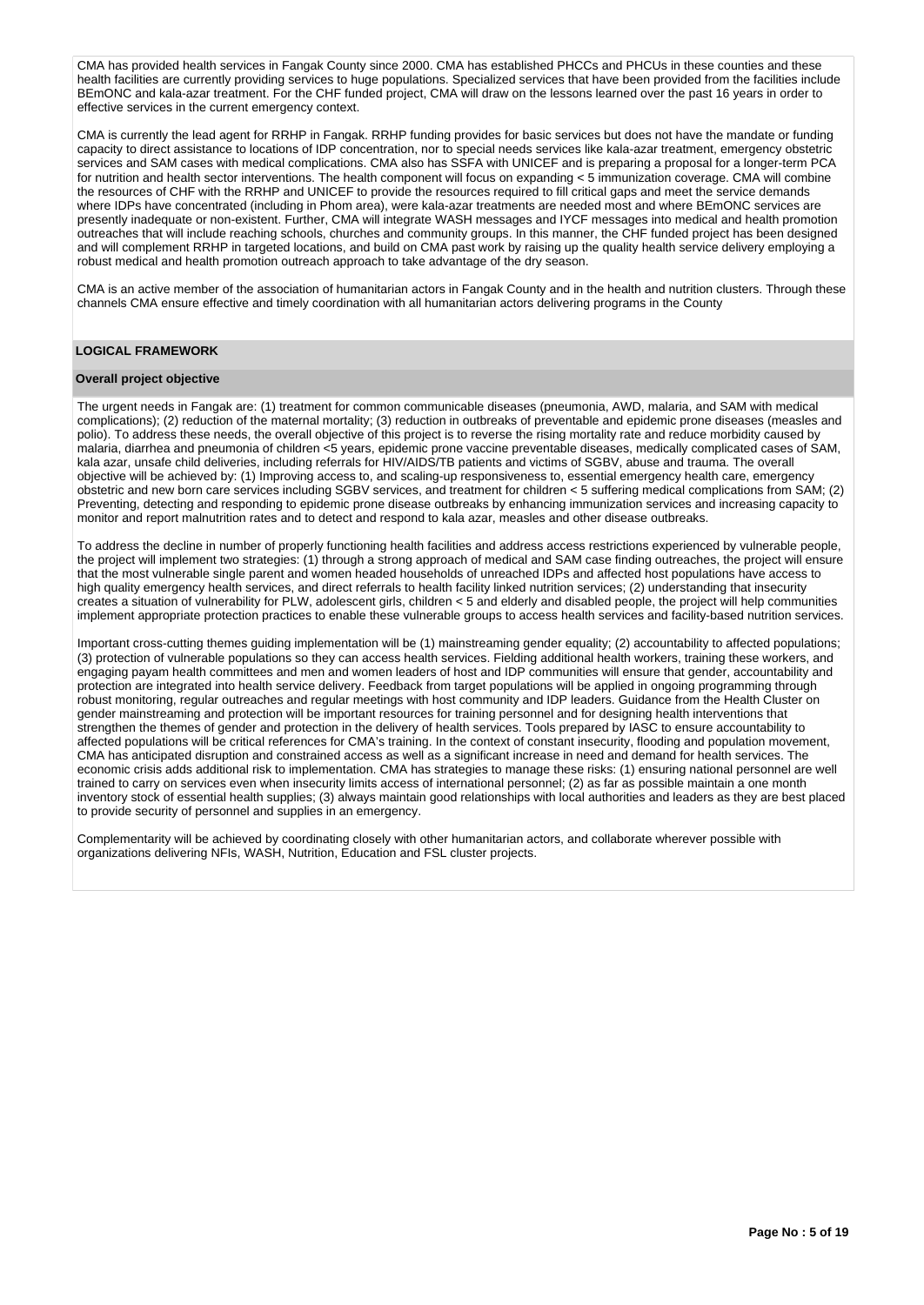| <b>HEALTH</b>                                                                                                                                                                                                                                                                                         |                                                                                                                   |                                 |
|-------------------------------------------------------------------------------------------------------------------------------------------------------------------------------------------------------------------------------------------------------------------------------------------------------|-------------------------------------------------------------------------------------------------------------------|---------------------------------|
| <b>Cluster objectives</b>                                                                                                                                                                                                                                                                             | Strategic Response Plan (SRP) objectives                                                                          | <b>Percentage of activities</b> |
| CO1: Improve access, and scale-up<br>responsiveness to, essential emergency<br>health care, including addressing the major<br>causes of mortality among U5C (malaria,<br>diarrhea and Pneumonia), emergency<br>obstetric care and neonate services in<br>conflict affected and vulnerable populations | HRP 2016 SO1: Save lives and alleviate<br>suffering through safe access to services and<br>resources with dignity | 85                              |
| CO <sub>2</sub> : Prevent, detect and respond to<br>epidemic prone disease outbreaks in conflict<br>affected and vulnerable populations                                                                                                                                                               | HRP 2016 SO1: Save lives and alleviate<br>suffering through safe access to services and<br>resources with dignity | 15 <sup>15</sup>                |

**Contribution to Cluster/Sector Objectives :** The project will be implemented in Fangak County listed as a county in Jonglei State with greatest needs and displacements. Fangak now hosts an estimated 95,658 IDPs (Fangak ROSS Coordinator 22 Oct 2015). This project will add to RRHP to deliver outreach health services, with a focus on locations where there are large IDP populations and movements.

Project objective 1 will increase access to, and scale-up responsiveness to lifesaving emergency health care, basic EmONC services including SGBV services, integrated with WASH and nutrition services for treatment of children <5 suffering medical complications from SAM, and focused on reaching the most vulnerable children <5 years, adolescent girls, PLW of IDP, women headed HHs and the elderly and disabled. The project will provide health professionals skilled in MISP and management of SGBV from the centers targeted for BEmONC services. Training of national health workers will cover the MISP, gender sensitivity and mental health and psycho-social support for IDPs and deliver these services at 4 BEmONC centers. The project will provide additional human resources, some support to rehabilitate collapsing health facilities and materials resources and supplies to enable mobile health teams to reach and serve areas where there are no services presently. Special support will be delivered to the former site of Fangak County Hospital at Phom. The project will support delivery of emergency and routine services to increase the capacity and functionality of health facilities to deliver quality services for children < 5 years, PLW, treatments for main causes of mortality (malaria, AWD, ARI/pneumonia, kala-azar and children suffering medical complications related to SAM. An estimated 96,196 outpatient consultations will be achieve, of which about 20,202 will be children < 5 years including 128 receiving treatment for medical complications related to SAM and 7,696 will be PLW. In this manner, the project will deliver on cluster objective 1 "improve access, and scale-up responsiveness to, essential and emergency health care, including addressing the major causes of mortality among U5 (malaria, diarrhea and pneumonia), and EmONC services, including SGBV services". Through health outreaches to PHCC/PHCU and other locations where IDPs have concentrated, a large unserved population of IDPs (estimates at 52,908 people) will be reached. In addition, a host community population of 43,288 will be reached. To ensure the project achieves gender equality in access to health services, communities will be organized to provide protection for vulnerable women, adolescent girls and children of IDP and host communities so they can access services.

Project objective 2 will increase capacity of existing health systems to prevent, detect and respond to epidemic prone disease outbreaks with enhanced immunization services and increase capacity to monitor/report malnutrition rates, and prevent malnutrition and water borne diseases. With these actions, the project will directly deliver on cluster objective 2, "to prevent, detect and respond to epidemic prone disease outbreaks in conflict affected and vulnerable states". Key outputs from the project that support cluster objectives will be 90% of disease outbreaks verified and responded to within 48 hours, and a scaled-up immunization campaigns will reach at least 4,976 children to protect them from epidemic prone diseases. In addition, at least 1,548 children will receive pentavalent vaccine and 22 workers will be trained in disease surveillance and reporting. Further, about 130,780 people will be reached with health promotion, WASH and IYCF education messages, and 22 national health workers will be trained in MISP, communicable diseases, IMCI and mental health and psychosocial support for IDPs.

#### **Outcome 1**

Increased access to, and scaled-up responsiveness to, lifesaving essential and emergency health care, basic EmONC services including SGBV services, integrated with WASH and nutrition services for treatment of children <5 suffering medical complications from SAM, and focused on reaching the most vulnerable children <5 years, adolescent girls, PLW of IDP, women headed HHs and the elderly and disabled

### **Output 1.1**

### **Description**

Inadequate and damaged non-functional heath facilities addressed

# **Assumptions & Risks**

Assumption: CMA can procure materials and inputs required for rehabilitation health facilities and mobilizing outreach health teams, and can recruit and sustain personnel for mobile health teams in the context of insecurity and the economic crisis. Risks: Political unrest/conflict and the economic crisis will disrupt delivery of project materials and inputs, and deployment of personnel in unserved areas. To mitigate this risk, CMA will procure materials and inputs in advance of utilization, and as last resort, procure materials from Kenya. Further, CMA will focus recruitment and training on skilled South Sudanese personnel and sensitize personnel to the stress and trauma experienced by target populations.

### **Activities**

#### **Activity 1.1.1**

Provide basic/minor rehabilitation of damaged health facilities, engage leaders to maintain/protect facilities, medicines and equipment

### **Activity 1.1.2**

Provide equipment and supplies to enable health teams to deliver mobile outreach and rapid response for scale-up and swift interventions where HFs have been destroyed

#### **Activity 1.1.3**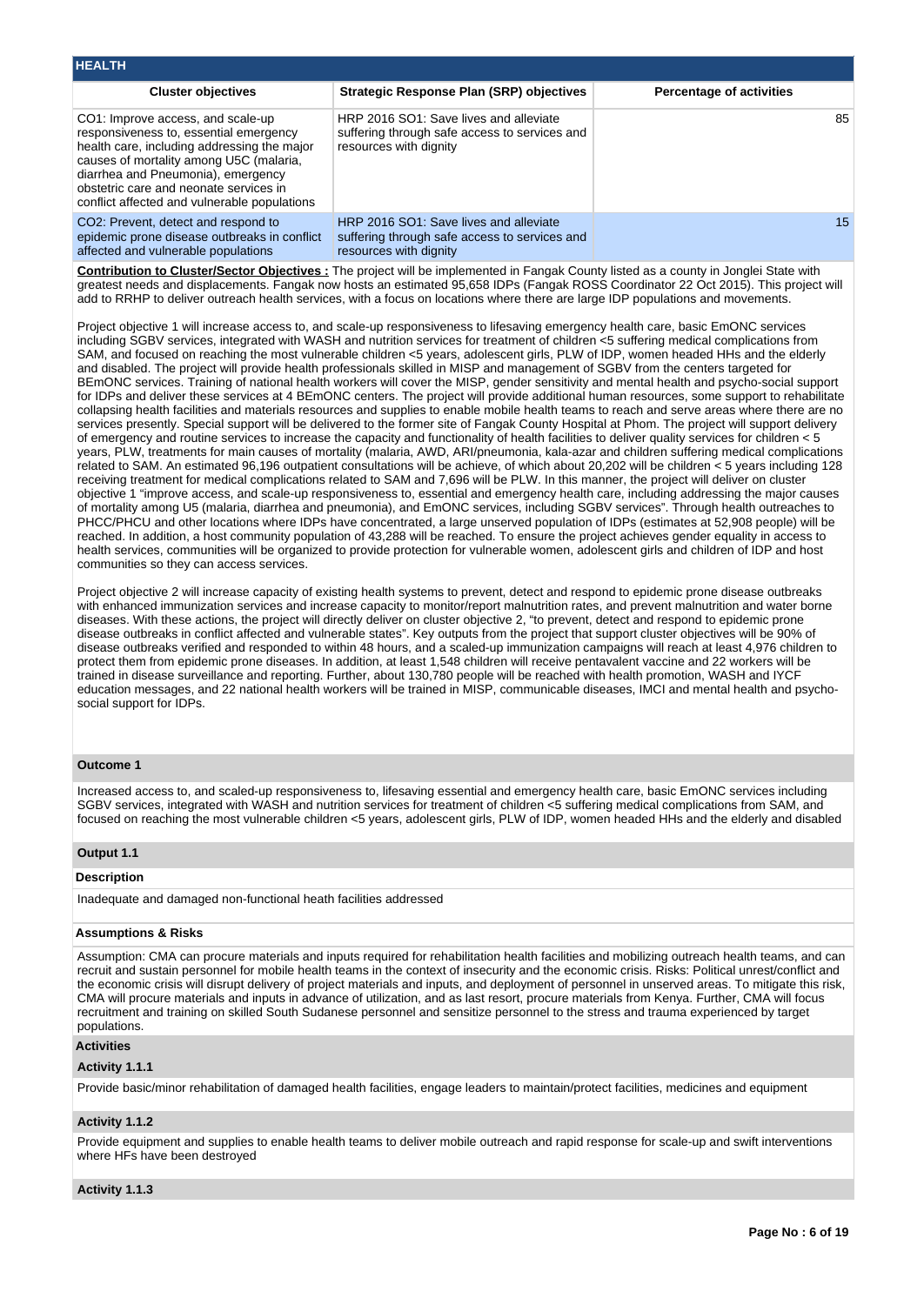Provide mobile teams of health workers to scale-up delivery of primary health care services

### **Indicators**

|                                                              |                                                              |                                                                                                        | <b>End cycle beneficiaries</b> |              | End<br>cycle      |  |               |  |  |
|--------------------------------------------------------------|--------------------------------------------------------------|--------------------------------------------------------------------------------------------------------|--------------------------------|--------------|-------------------|--|---------------|--|--|
| Code                                                         | <b>Cluster</b>                                               | <b>Indicator</b>                                                                                       | <b>Men</b>                     | <b>Women</b> | <b>Boys Girls</b> |  | <b>Target</b> |  |  |
| Indicator 1.1.1                                              | <b>HEALTH</b>                                                | Frontline # Number of functional health facilities in<br>conflict-affected and other vulnerable states |                                |              |                   |  | 6             |  |  |
| <b>Means of Verification:</b> CMA quarterly project reports. |                                                              |                                                                                                        |                                |              |                   |  |               |  |  |
| Indicator 1.1.2                                              | <b>HEALTH</b>                                                | Number of mobile outreach and rapid response<br>interventions completed.                               |                                |              |                   |  | 12            |  |  |
|                                                              | <b>Means of Verification:</b> CMA quarterly project reports  |                                                                                                        |                                |              |                   |  |               |  |  |
| Indicator 1.1.3                                              | HEALTH                                                       | Number of additional health workers provided.                                                          |                                |              |                   |  | 22            |  |  |
|                                                              | <b>Means of Verification:</b> CMA quarterly project reports. |                                                                                                        |                                |              |                   |  |               |  |  |
| Output 1.2                                                   |                                                              |                                                                                                        |                                |              |                   |  |               |  |  |
| <b>Description</b>                                           |                                                              |                                                                                                        |                                |              |                   |  |               |  |  |

Manage and treat common life-threatening illness in emergency settings

#### **Assumptions & Risks**

Assumptions: CMA can access areas and IDP populations where health services are most needed, populations can access services, especially survivors of SGBV. Risks: Localized insecurity and conflict could disrupt project delivery and prevent populations from accessing services, and cultural factors could prevent survivors of SGBV from presenting their situations to health facilities for treatment, especially in IDP and woman headed household circumstances. To mitigate this risk, CMA will engage leaders of affected populations and host communities in community-based assessments, and in planning and implementing health services, and apply the "do-no-harm" approach to reduce the potential for conflict. CMA will mobilize community-based protection committees to ensure vulnerable persons especially women and victims of SGBV have access to needed services.

### **Activities**

#### **Activity 1.2.1**

Provide life saving treatment of common communicable diseases (malaria, URI/pneumonia and diarrhea) including outbreaks of measles and kala-azar, and record deaths of U5 children, and record total deaths

#### **Activity 1.2.2**

Provide life saving BEmONC services and outreaches to ensure vulnerable women, adolescent girls, men and community leaders are aware of services and support women to access services

#### **Activity 1.2.3**

Train health workers trained on safe deliveries, HIV transmission prevention, safe disposal of medical waste, gender sensitivity, and importance of gender disaggregated data

#### **Activity 1.2.4**

Screen and provide care for children with life-threatening medical complications as a result of SAM, and refer children with MAM and SAM to nutrition facilities for treatment

#### **Activity 1.2.5**

Provide basic package of treatment and management of SGBV

#### **Activity 1.2.6**

Raise gender awareness with men and women, the sexual and reproductive rights of adolescent girls and women and HIV/AIDS awareness of SGBV victims

#### **Activity 1.2.7**

Ensure vulnerable women and adolescent girls, and men and women community leaders are aware of SGBV services and men and women leaders support victims to access services

#### **Activity 1.2.8**

Procure from MoH and distribute life saving medicines and medical supplies to health facilities

#### **Activity 1.2.9**

Ensure men, youth and women leaders provide protection for children, adolescent girls and women, elderly and disabled people so they can access life saving health services

#### **Activity 1.2.10**

Provide reports and up dates, and engage communities to provide feedback on health and nutrition services to ensure accountability to affected populations

#### **Indicators**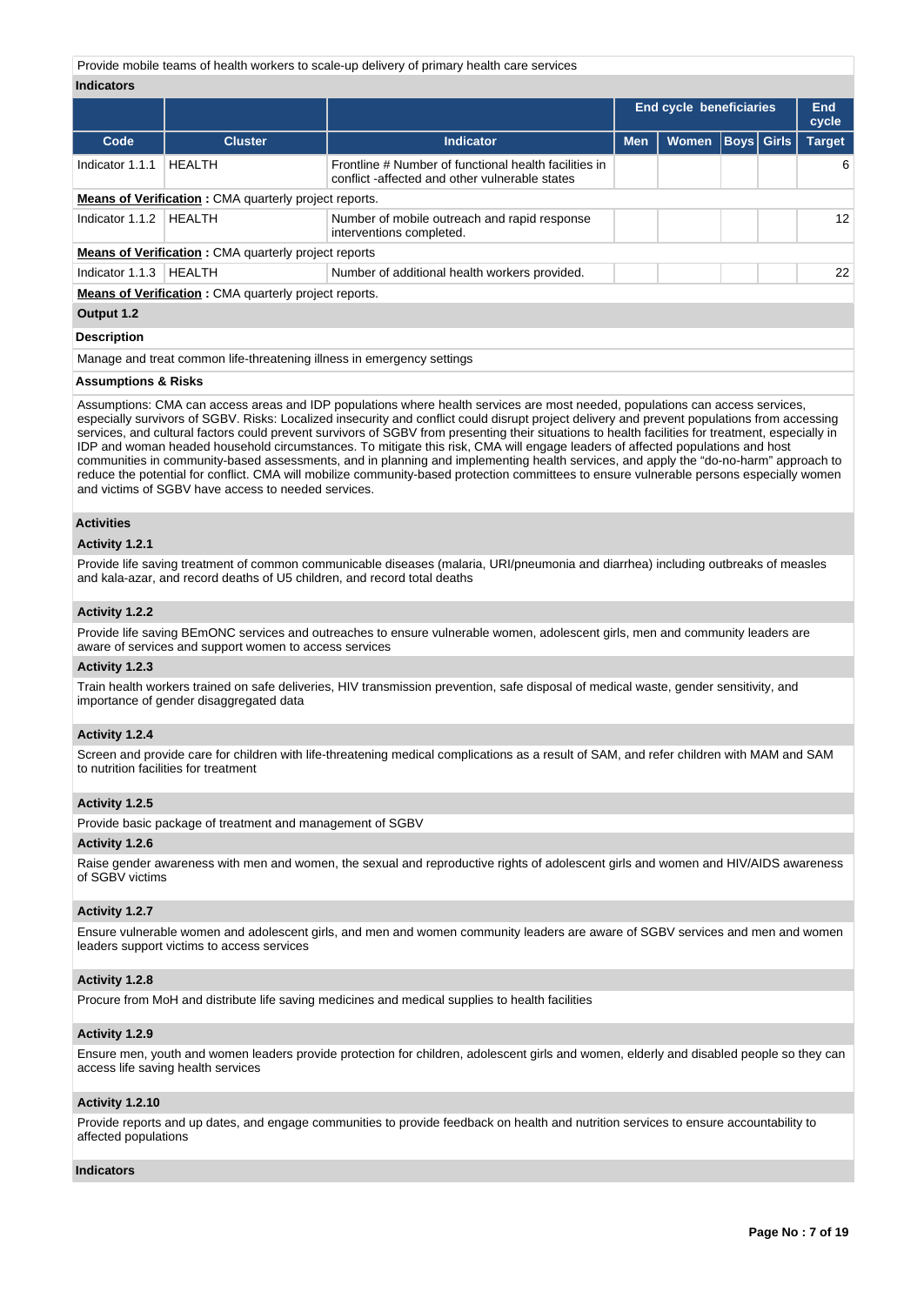|                                |                                                              |                                                                                                                                                                                                                                                                                                                                                                                                                                                                                                                                                                  | <b>End cycle beneficiaries</b><br><b>End</b><br>cycle |              |                   |    |                |
|--------------------------------|--------------------------------------------------------------|------------------------------------------------------------------------------------------------------------------------------------------------------------------------------------------------------------------------------------------------------------------------------------------------------------------------------------------------------------------------------------------------------------------------------------------------------------------------------------------------------------------------------------------------------------------|-------------------------------------------------------|--------------|-------------------|----|----------------|
| Code                           | <b>Cluster</b>                                               | <b>Indicator</b>                                                                                                                                                                                                                                                                                                                                                                                                                                                                                                                                                 | <b>Men</b>                                            | <b>Women</b> | <b>Boys</b> Girls |    | <b>Target</b>  |
| Indicator 1.2.1                | <b>HEALTH</b>                                                | Number of outpatient consultations in conflict-<br>affected and other vulnerable states                                                                                                                                                                                                                                                                                                                                                                                                                                                                          |                                                       |              |                   |    | 96,197         |
|                                | <b>Means of Verification:</b> CMA monthly HMIS reports       |                                                                                                                                                                                                                                                                                                                                                                                                                                                                                                                                                                  |                                                       |              |                   |    |                |
| Indicator<br>1.2.10            | <b>HEALTH</b>                                                | Number of medicine kits delivered to health<br>facilities.                                                                                                                                                                                                                                                                                                                                                                                                                                                                                                       |                                                       |              |                   |    | 12             |
|                                | <b>Means of Verification:</b> CMA quarterly project reports  |                                                                                                                                                                                                                                                                                                                                                                                                                                                                                                                                                                  |                                                       |              |                   |    |                |
| Indicator<br>1.2.11            | <b>HEALTH</b>                                                | Number of communities organize to protect<br>patients seeking health services                                                                                                                                                                                                                                                                                                                                                                                                                                                                                    |                                                       |              |                   |    | 4              |
|                                | <b>Means of Verification</b> : CMA quarterly project reports |                                                                                                                                                                                                                                                                                                                                                                                                                                                                                                                                                                  |                                                       |              |                   |    |                |
| Indicator<br>1.2.12            | <b>HEALTH</b>                                                | Number of meetings to report and engage<br>affected populations in feedback                                                                                                                                                                                                                                                                                                                                                                                                                                                                                      |                                                       |              |                   |    | 12             |
|                                | <b>Means of Verification:</b> CMA quarterly project reports  |                                                                                                                                                                                                                                                                                                                                                                                                                                                                                                                                                                  |                                                       |              |                   |    |                |
| Indicator 1.2.2                | <b>HEALTH</b>                                                | Frontline Total number of deaths recorded within<br>the facility                                                                                                                                                                                                                                                                                                                                                                                                                                                                                                 | 23                                                    | 15           | 6                 | 4  | 48             |
|                                | <b>Means of Verification: CMA monthly HMIS reports</b>       |                                                                                                                                                                                                                                                                                                                                                                                                                                                                                                                                                                  |                                                       |              |                   |    |                |
| Indicator 1.2.3                | <b>HEALTH</b>                                                | Frontline # of births attended by skilled birth<br>attendants in conflict-affected and other<br>vulnerable states                                                                                                                                                                                                                                                                                                                                                                                                                                                |                                                       | 832          |                   |    | 832            |
|                                | <b>Means of Verification: CMA monthly HMIS reports</b>       |                                                                                                                                                                                                                                                                                                                                                                                                                                                                                                                                                                  |                                                       |              |                   |    |                |
| Indicator 1.2.4                | <b>HEALTH</b>                                                | Frontline # of health workers trained on safe<br>deliveries                                                                                                                                                                                                                                                                                                                                                                                                                                                                                                      | 2                                                     | 8            |                   |    | 10             |
|                                | <b>Means of Verification:</b> CMA monthly HMIS reports       |                                                                                                                                                                                                                                                                                                                                                                                                                                                                                                                                                                  |                                                       |              |                   |    |                |
| Indicator 1.2.5                | <b>HEALTH</b>                                                | Frontline # Number of facilities providing<br><b>BEmONC</b> services                                                                                                                                                                                                                                                                                                                                                                                                                                                                                             |                                                       |              |                   |    | $\overline{4}$ |
|                                | <b>Means of Verification:</b> CMA monthly HMIS reports       |                                                                                                                                                                                                                                                                                                                                                                                                                                                                                                                                                                  |                                                       |              |                   |    |                |
| Indicator 1.2.6                | <b>HEALTH</b>                                                | Frontline # of children under 5 with severe acute<br>malnutrition with medical complications, who are<br>clinically managed in stabilization centers                                                                                                                                                                                                                                                                                                                                                                                                             |                                                       |              | 60                | 68 | 128            |
|                                | <b>Means of Verification:</b> CMA quarterly project reports  |                                                                                                                                                                                                                                                                                                                                                                                                                                                                                                                                                                  |                                                       |              |                   |    |                |
| Indicator 1.2.7                | <b>HEALTH</b>                                                | Frontline # of health facilities providing SGBV<br>services                                                                                                                                                                                                                                                                                                                                                                                                                                                                                                      |                                                       |              |                   |    | 4              |
|                                | <b>Means of Verification</b> : CMA monthly health reports    |                                                                                                                                                                                                                                                                                                                                                                                                                                                                                                                                                                  |                                                       |              |                   |    |                |
| Indicator 1.2.8                | <b>HEALTH</b>                                                | Frontline Number of health personnel trained on<br>MHPSS in conflict affected states                                                                                                                                                                                                                                                                                                                                                                                                                                                                             | 2                                                     | 8            |                   |    | 10             |
|                                | <b>Means of Verification</b> : CMA quarterly project reports |                                                                                                                                                                                                                                                                                                                                                                                                                                                                                                                                                                  |                                                       |              |                   |    |                |
| Indicator 1.2.9                | <b>HEALTH</b>                                                | Frontline # of staffs trained on Clinical<br>Management of Rape (CMR)                                                                                                                                                                                                                                                                                                                                                                                                                                                                                            | 2                                                     | 8            |                   |    | 10             |
|                                | <b>Means of Verification</b> : CMA quarterly project reports |                                                                                                                                                                                                                                                                                                                                                                                                                                                                                                                                                                  |                                                       |              |                   |    |                |
| <b>Outcome 2</b>               |                                                              |                                                                                                                                                                                                                                                                                                                                                                                                                                                                                                                                                                  |                                                       |              |                   |    |                |
|                                |                                                              | Increased capacity of existing health systems to prevent, detect and respond to epidemic prone disease outbreaks with enhanced<br>immunization services and increased capacity to monitor/report malnutrition rates, and prevent malnutrition and water borne diseases                                                                                                                                                                                                                                                                                           |                                                       |              |                   |    |                |
| Output 2.1                     |                                                              |                                                                                                                                                                                                                                                                                                                                                                                                                                                                                                                                                                  |                                                       |              |                   |    |                |
| <b>Description</b>             |                                                              |                                                                                                                                                                                                                                                                                                                                                                                                                                                                                                                                                                  |                                                       |              |                   |    |                |
|                                |                                                              | Scaled-up delivery of routine and emergency vaccinations, Vitamin A and de-worming treatments and promotion of health messages                                                                                                                                                                                                                                                                                                                                                                                                                                   |                                                       |              |                   |    |                |
| <b>Assumptions &amp; Risks</b> |                                                              |                                                                                                                                                                                                                                                                                                                                                                                                                                                                                                                                                                  |                                                       |              |                   |    |                |
| WASH message delivery.         |                                                              | Assumption: Localized insecurity will not prevent personnel from accessing target populations through community outreach approach to<br>deliver EPI services, Vitamin A and de-worming service and health messages combined with IYCF and WASH messages. Risk: Localized<br>conflict could prevent implementation of outreaches intended to deliver routine and emergency vaccinations. To mitigate this risk, CMA will<br>recruit and train community-based health promoters, and engage schools and mother-to-mother support groups to assist in EPI, IYCF and |                                                       |              |                   |    |                |
| <b>Activities</b>              |                                                              |                                                                                                                                                                                                                                                                                                                                                                                                                                                                                                                                                                  |                                                       |              |                   |    |                |

# **Activity 2.1.1**

Provide routine EPI service from health facilities and through outreaches to serve IDPs and other vulnerable groups

# **Activity 2.1.2**

Deliver mass vaccination campaigns (NIDs) against measles and polio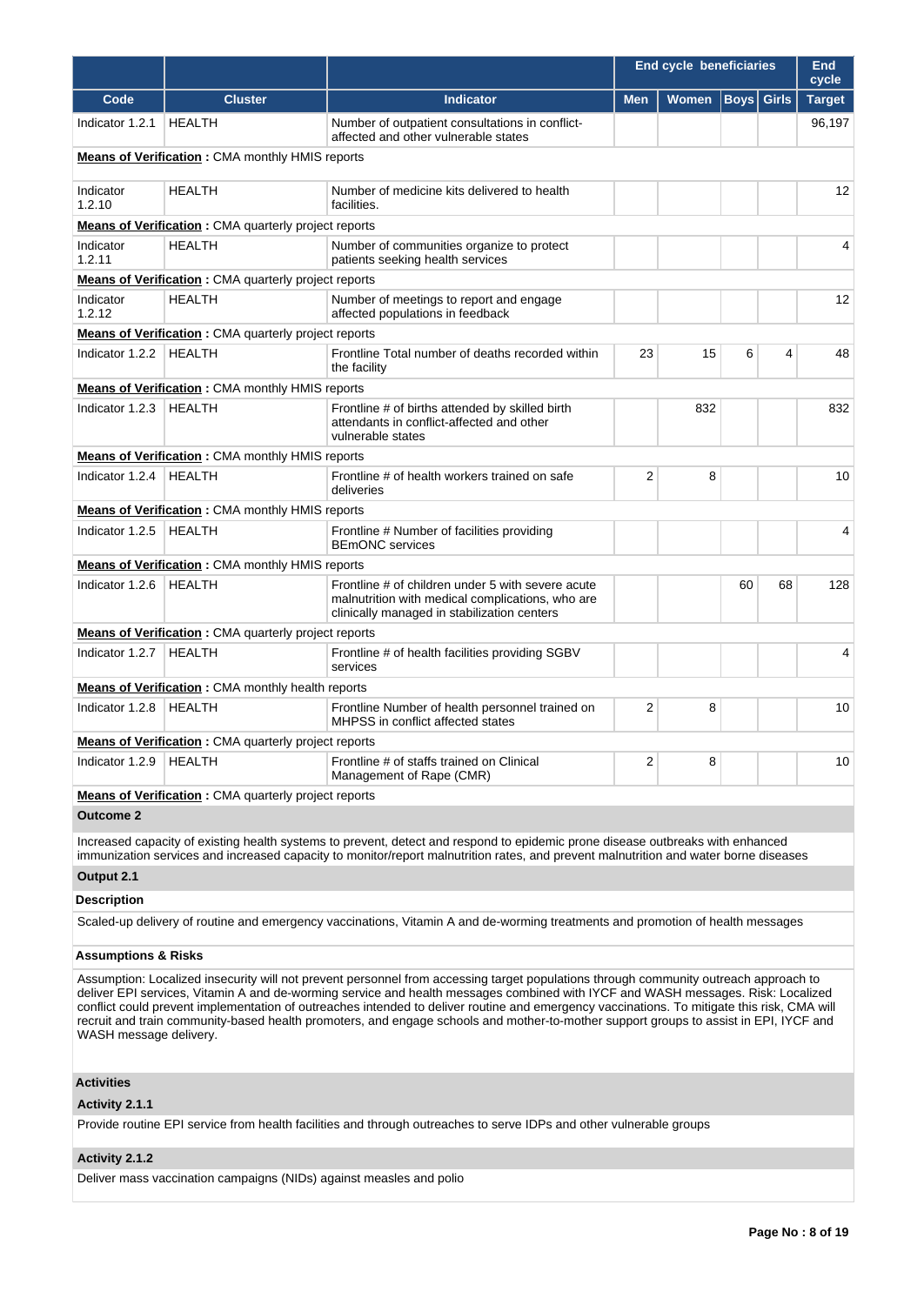# **Activity 2.1.3**

Provide mosquito nets (ITNs) to mothers of children <5 years

# **Activity 2.1.4**

Provide Vitamin A supplementation to children < 5 years through routine facility based immunizations and through NIDs and dry season mass immunization campaigns

# **Activity 2.1.5**

Provide de worming treatment to children 12 59 months through routine facility based immunizations and through NIDs and dry season mass immunization campaigns

# **Activity 2.1.6**

Provide awareness to educate men and women leaders, schools and churches on WASH messages (water purification, sanitation, hygiene promotion), IYCF practices, reproductive health, HIV/AIDS and STI prevention and gender awareness

### **Indicators**

|                                |                                                          |                                                                                                                                                                                                                                                                                                                                                                                                                   | <b>End cycle beneficiaries</b> | <b>End</b><br>cycle     |             |              |                     |
|--------------------------------|----------------------------------------------------------|-------------------------------------------------------------------------------------------------------------------------------------------------------------------------------------------------------------------------------------------------------------------------------------------------------------------------------------------------------------------------------------------------------------------|--------------------------------|-------------------------|-------------|--------------|---------------------|
| Code                           | <b>Cluster</b>                                           | <b>Indicator</b>                                                                                                                                                                                                                                                                                                                                                                                                  | <b>Men</b>                     | <b>Women</b>            | <b>Boys</b> | <b>Girls</b> | <b>Target</b>       |
| Indicator 2.1.1                | <b>HEALTH</b>                                            | Frontline # of children with 3 doses of pentavalent<br>vaccine                                                                                                                                                                                                                                                                                                                                                    |                                |                         | 446         | 483          | 929                 |
|                                | <b>Means of Verification:</b> CMA monthly HMIS reports   |                                                                                                                                                                                                                                                                                                                                                                                                                   |                                |                         |             |              |                     |
| Indicator 2.1.2                | <b>HEALTH</b>                                            | Frontline # of children 6 to 59 months receiving<br>measles vaccinations in emergency or returnee<br>situation                                                                                                                                                                                                                                                                                                    |                                |                         | 1,64<br>5   | 1,78<br>3    | 3,428               |
|                                | <b>Means of Verification:</b> CMA monthly HMIS reports   |                                                                                                                                                                                                                                                                                                                                                                                                                   |                                |                         |             |              |                     |
| Indicator 2.1.3                | <b>HEALTH</b>                                            | Number of ITNs issued                                                                                                                                                                                                                                                                                                                                                                                             |                                |                         |             |              | 3,006               |
|                                | <b>Means of Verification:</b> CMA monthly HMIS reports   |                                                                                                                                                                                                                                                                                                                                                                                                                   |                                |                         |             |              |                     |
| Indicator 2.1.4                | HEALTH                                                   | Number of children < 5 years received Vitamin A<br>supplementation                                                                                                                                                                                                                                                                                                                                                |                                |                         |             |              | 3,756               |
|                                | <b>Means of Verification:</b> CMA monthly HMIS reports   |                                                                                                                                                                                                                                                                                                                                                                                                                   |                                |                         |             |              |                     |
| Indicator 2.1.5                | <b>HEALTH</b>                                            | Number of children 12 59 months received<br>deworming                                                                                                                                                                                                                                                                                                                                                             |                                |                         |             |              | 2,179               |
|                                | <b>Means of Verification:</b> CMA's monthly HMIS reports |                                                                                                                                                                                                                                                                                                                                                                                                                   |                                |                         |             |              |                     |
| Indicator 2.1.6                | <b>HEALTH</b>                                            | Frontline # of people reached by health education<br>and promotion before and during outbreaks                                                                                                                                                                                                                                                                                                                    | 52,31<br>2                     | 78,468                  | 0           | 0            | 130,780             |
|                                | <b>Means of Verification:</b> CMA's monthly HMIS reports |                                                                                                                                                                                                                                                                                                                                                                                                                   |                                |                         |             |              |                     |
| Output 2.2                     |                                                          |                                                                                                                                                                                                                                                                                                                                                                                                                   |                                |                         |             |              |                     |
| <b>Description</b>             |                                                          |                                                                                                                                                                                                                                                                                                                                                                                                                   |                                |                         |             |              |                     |
|                                |                                                          | Strengthened capacity to detect and respond to disease outbreaks in emergency settings                                                                                                                                                                                                                                                                                                                            |                                |                         |             |              |                     |
| <b>Assumptions &amp; Risks</b> |                                                          |                                                                                                                                                                                                                                                                                                                                                                                                                   |                                |                         |             |              |                     |
|                                |                                                          | Assumption: CMA can deploy, train and maintain health workers and community-based health promoters in the context of the complex<br>emergency. Risk: Localized conflict could prevent implementation of surveillance and monitoring outreach efforts. To mitigate this risk, CMA<br>will engage community leaders and focus recruitment and training on skilled South Sudanese personnel to deliver this program. |                                |                         |             |              |                     |
| <b>Activities</b>              |                                                          |                                                                                                                                                                                                                                                                                                                                                                                                                   |                                |                         |             |              |                     |
| <b>Activity 2.2.1</b>          |                                                          |                                                                                                                                                                                                                                                                                                                                                                                                                   |                                |                         |             |              |                     |
|                                |                                                          | Conduct weekly surveillance, monitoring and reporting disease trends and detect outbreaks                                                                                                                                                                                                                                                                                                                         |                                |                         |             |              |                     |
| Activity 2.2.2                 |                                                          |                                                                                                                                                                                                                                                                                                                                                                                                                   |                                |                         |             |              |                     |
|                                |                                                          | Train health workers on disease surveillance and reporting on gender and age dis-aggregated basis                                                                                                                                                                                                                                                                                                                 |                                |                         |             |              |                     |
| <b>Indicators</b>              |                                                          |                                                                                                                                                                                                                                                                                                                                                                                                                   |                                |                         |             |              |                     |
|                                |                                                          |                                                                                                                                                                                                                                                                                                                                                                                                                   |                                | End cycle beneficiaries |             |              | <b>End</b><br>cycle |
| Code                           | <b>Cluster</b>                                           | <b>Indicator</b>                                                                                                                                                                                                                                                                                                                                                                                                  | <b>Men</b>                     | <b>Women</b>            | Boys  Girls |              | <b>Target</b>       |
| Indicator 2.2.1                | <b>HEALTH</b>                                            | Frontline # of epidemic prone disease alerts<br>verified and responded to within 48 hours                                                                                                                                                                                                                                                                                                                         |                                |                         |             |              | 90                  |

**Means of Verification :** CMA monthly HMIS reports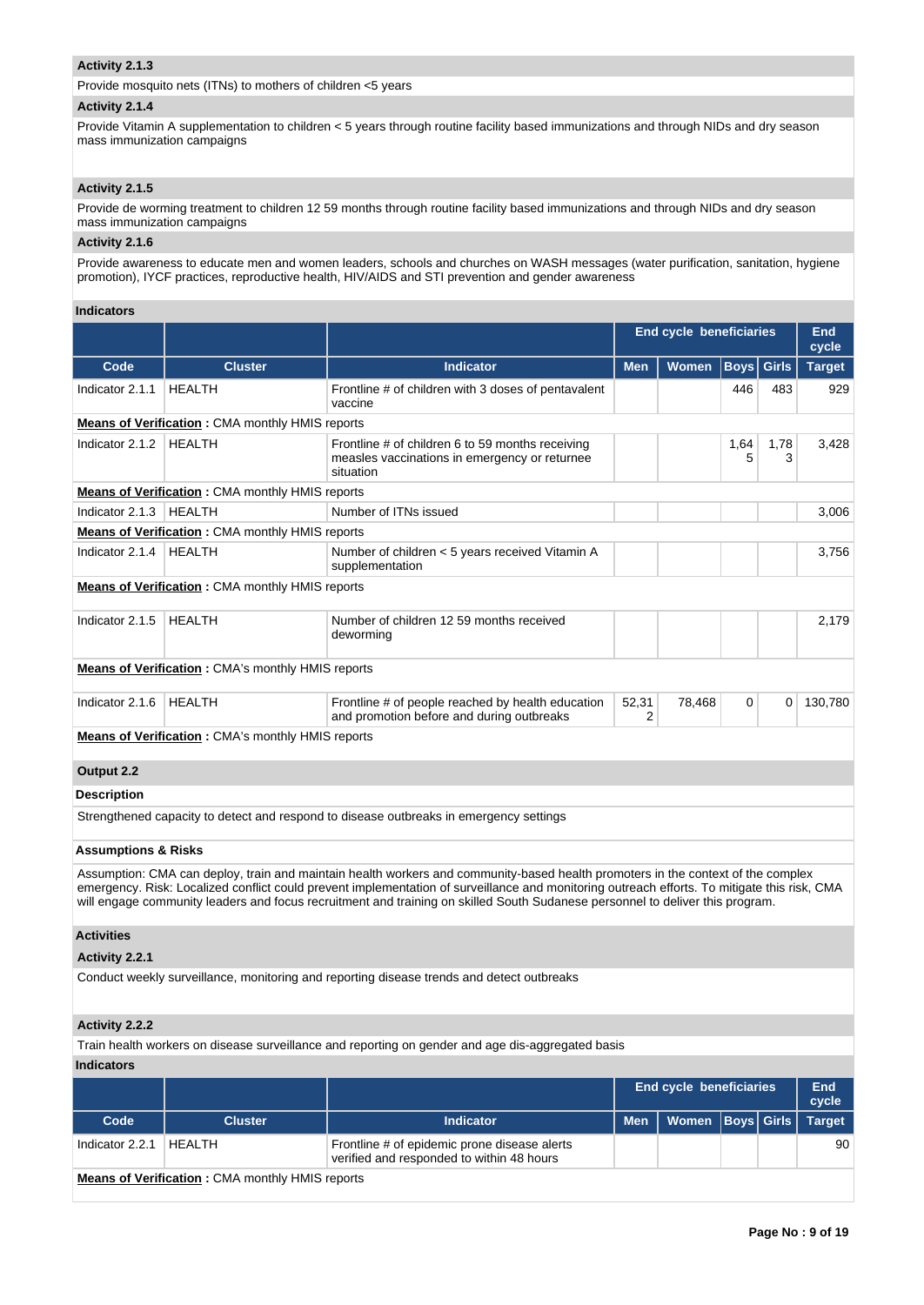| Indicator $2.2.2$ | HFAI TH                                                     | Frontline # of staff trained on disease surveillance<br>and outbreak response | 14 |  | つつ |
|-------------------|-------------------------------------------------------------|-------------------------------------------------------------------------------|----|--|----|
|                   | <b>Means of Verification: CMA quarterly project reports</b> |                                                                               |    |  |    |

# **Additional Targets :**

# **M & R**

## **Monitoring & Reporting plan**

The baseline data for this project has already been established through CMA's role in the RRHP. CMA will use the following tools monitor project activities: (1) Focused community surveys to monitor protection, impacts of awareness outreaches and IDP access to health facilities; (2) Monthly HMIS, weekly IDSR reports and immunization campaign reports from health facilities; (3) Monthly activity reports from health facilities focused on data not provided in the HMIS reports; (4) Quarterly project reports to donors; (5) Quarterly field monitoring and evaluation reports.

Project reports will provide assessment of planned versus actual outcome and output results using the indicators identified in the logical framework. To monitor output achievement, health facilities will collect data on outpatient and inpatient treatments, mothers and children served in the MCH and BEmONC services, the number of participants in outreaches, HIV/AIDS and hygiene education activities and the number of patients treated for non-communicable disease conditions, SAM with medical complications, mortality data and other data as required. To monitor the outcome of health services, the M and E Specialist attached to this project will maintain monitoring systems to gather data on changes in health seeking behavior, and change in disease prevalence, morbidity and mortality. For output monitoring, the primary data gathered from the outpatient/inpatient services and outreach health services will be analyzed at the PHCC level, and worsening trends in disease incidence, outbreak and malnutrition will be investigated, and IDSR reports prepared weekly. This analysis will be used to respond any outbreaks of diseases, including kala-azar, measles, and malnutrition. In relation to outcome monitoring, the M and E Specialist will lead the analysis of information gathered through the HMIS, community surveys and consultations with VHCs, local authorities, etc. Results of this analysis will be used by CMA for review of strategies and approaches to primary health care services in the current crisis.

CMA will constantly monitor changes in local conditions that may affect the implementation of health activities (movement of IDPs, malaria, measles, kala-azar infections, flooding and conflict and security etc.) in order to plan appropriate and timely responses to any emerging health emergencies. If an unusual trend or crisis is detected, CMA is well placed to inform MOH and other agencies, so that complementary, consistent and coordinated responses can be carried out.

CMA will use HMIS for monthly reporting of health sector data. This system serves both as an internal monitoring tool as well as reporting into the MOH and allows CMA to share and compare health data with other partners and NGOs. At the output level, the CMA County Health Coordinators will work with CHD personnel to collect data, analyze and report it, including health emergency and crisis analysis. With assistance from the Medical Program Manager and M and E Specialist, the County Health Coordinators will analyze this data and prepare monthly reports. The Medical Program Manager will compile quarterly reports, and the final report will be compiled to close the project. When results are unsatisfactory, the Medical Program Manager will ensure that measures are taken to improve performance. At the outcome level, the M and E Specialist will work with the Medical Program Manager and County Health Coordinators to analyze and report data on the community-level effects of the program ensuring this data is applied both in future planning and for application at the county level the ongoing delivery of services

| Workplan                                                                                                                                                                                                                           |      |          |              |                   |     |              |              |   |    |  |
|------------------------------------------------------------------------------------------------------------------------------------------------------------------------------------------------------------------------------------|------|----------|--------------|-------------------|-----|--------------|--------------|---|----|--|
| <b>Activitydescription</b>                                                                                                                                                                                                         | Year |          | $\mathbf{2}$ | 3                 | 4   | 5            | 6            | 8 | 10 |  |
| Activity 1.1.1: Provide basic/minor rehabilitation of damaged health facilities,<br>engage leaders to maintain/protect facilities, medicines and equipment                                                                         | 2016 |          |              | $x \mid x \mid x$ |     | $\mathsf{X}$ | $\mathsf{X}$ |   |    |  |
| Activity 1.1.2: Provide equipment and supplies to enable health teams to deliver<br>mobile outreach and rapid response for scale-up and swift interventions where HFs<br>have been destroyed                                       | 2016 | $\times$ |              | $x \times x$      |     |              | $\mathsf{X}$ |   |    |  |
| Activity 1.1.3: Provide mobile teams of health workers to scale-up delivery of<br>primary health care services                                                                                                                     | 2016 |          | ΙX.          | <b>X</b>          | ΙX. | $\mathsf{X}$ | $\mathsf{X}$ |   |    |  |
| Activity 1.2.1: Provide life saving treatment of common communicable diseases<br>(malaria, URI/pneumonia and diarrhea) including outbreaks of measles and kala-<br>azar, and record deaths of U5 children, and record total deaths | 2016 | $\times$ |              | $X$ $X$ $X$       |     | $\mathsf{X}$ | $\mathsf{X}$ |   |    |  |
| Activity 1.2.10: Provide reports and up dates, and engage communities to provide<br>feedback on health and nutrition services to ensure accountability to affected<br>populations                                                  | 2016 |          |              | $X$ $X$ $X$ $X$   |     | $\mathsf{X}$ | $\mathsf{X}$ |   |    |  |
| Activity 1.2.2: Provide life saving BEmONC services and outreaches to ensure<br>vulnerable women, adolescent girls, men and community leaders are aware of<br>services and support women to access services                        | 2016 | X        | $\mathsf{X}$ | $x \times$        |     | $\mathsf{X}$ | $\mathsf{X}$ |   |    |  |
| Activity 1.2.3: Train health workers trained on safe deliveries, HIV transmission<br>prevention, safe disposal of medical waste, gender sensitivity, and importance of<br>gender disaggregated data                                | 2016 |          | X            |                   | X   |              | X            |   |    |  |
| Activity 1.2.4: Screen and provide care for children with life-threatening medical<br>complications as a result of SAM, and refer children with MAM and SAM to<br>nutrition facilities for treatment                               | 2016 | $\times$ | $\mathsf{X}$ | $\mathsf{X}$      | ΙX. | ΙX.          | <sup>X</sup> |   |    |  |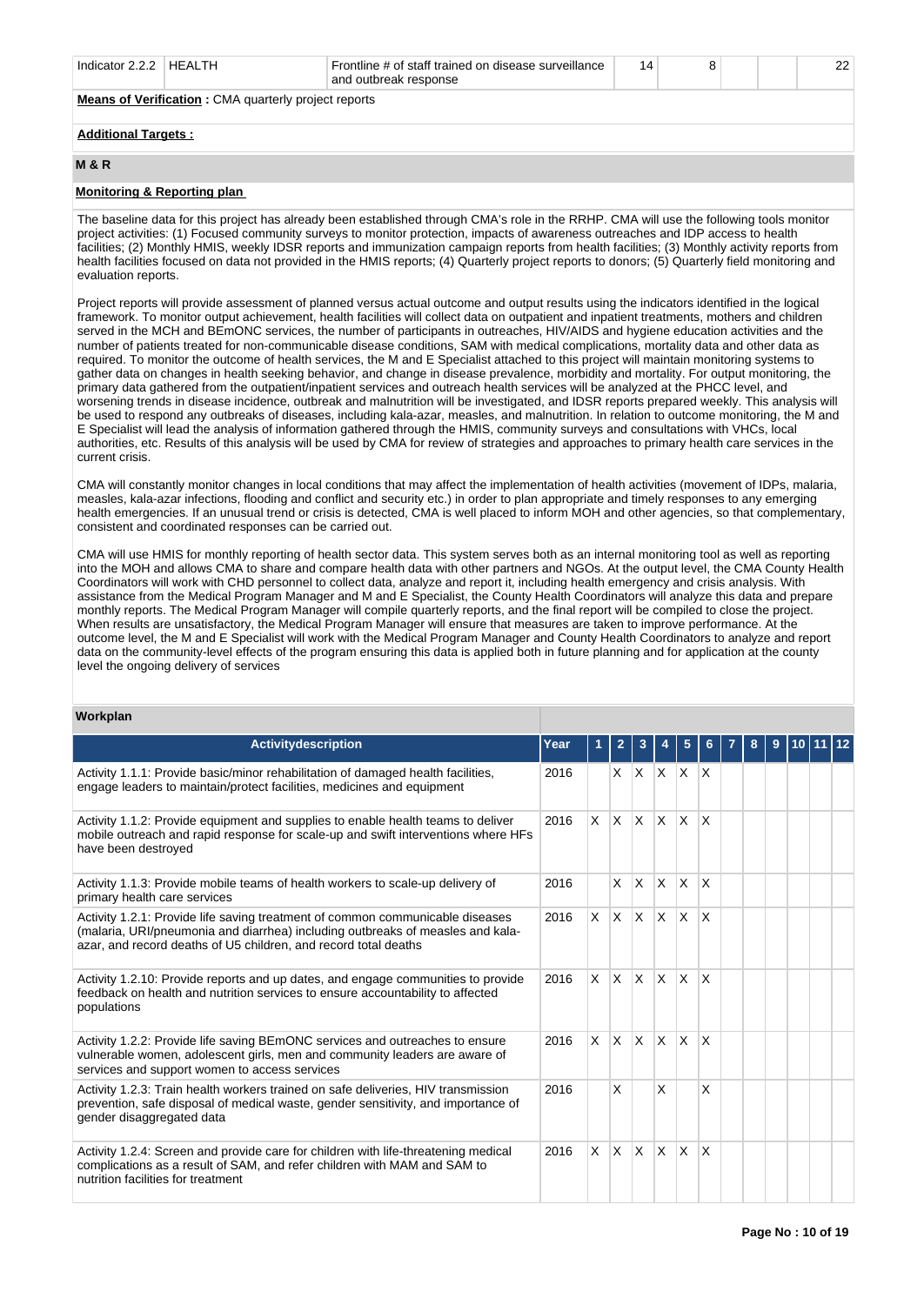| Activity 1.2.5: Provide basic package of treatment and management of SGBV                                                                                                                                                                                     | 2016 | X. |              |              | $X \times X$ |              | $\mathsf{X}$            |  |  |  |
|---------------------------------------------------------------------------------------------------------------------------------------------------------------------------------------------------------------------------------------------------------------|------|----|--------------|--------------|--------------|--------------|-------------------------|--|--|--|
| Activity 1.2.6: Raise gender awareness with men and women, the sexual and<br>reproductive rights of adolescent girls and women and HIV/AIDS awareness of<br><b>SGBV</b> victims                                                                               | 2016 |    |              | X X X        |              | X.           | $\mathsf{I} \mathsf{X}$ |  |  |  |
| Activity 1.2.7: Ensure vulnerable women and adolescent girls, and men and<br>women community leaders are aware of SGBV services and men and women<br>leaders support victims to access services                                                               | 2016 |    | X.           | X.           | $\mathsf{x}$ | <b>X</b>     | X                       |  |  |  |
| Activity 1.2.8: Procure from MoH and distribute life saving medicines and medical<br>supplies to health facilities                                                                                                                                            | 2016 |    | X            |              | X            |              | X                       |  |  |  |
| Activity 1.2.9: Ensure men, youth and women leaders provide protection for<br>children, adolescent girls and women, elderly and disabled people so they can<br>access life saving health services                                                             | 2016 |    | X.           | ΙX.          | $\mathsf{X}$ | <b>X</b>     | X                       |  |  |  |
| Activity 2.1.1: Provide routine EPI service from health facilities and through<br>outreaches to serve IDPs and other vulnerable groups                                                                                                                        | 2016 | X  | ΙX.          | $\mathsf{X}$ | $\mathsf{X}$ | <b>X</b>     | ΙX.                     |  |  |  |
| Activity 2.1.2: Deliver mass vaccination campaigns (NIDs) against measles and<br>polio                                                                                                                                                                        | 2016 |    | X            |              | X            |              | X                       |  |  |  |
| Activity 2.1.3: Provide mosquito nets (ITNs) to mothers of children <5 years                                                                                                                                                                                  | 2016 | X  | X.           | ΙX.          | X.           | $\times$     | ΙX.                     |  |  |  |
| Activity 2.1.4: Provide Vitamin A supplementation to children $\lt$ 5 years through<br>routine facility based immunizations and through NIDs and dry season mass<br>immunization campaigns                                                                    | 2016 | X. |              |              | $X \times X$ | ΙX.          | $\mathsf{I}\mathsf{X}$  |  |  |  |
| Activity 2.1.5: Provide de worming treatment to children 12 59 months through<br>routine facility based immunizations and through NIDs and dry season mass<br>immunization campaigns                                                                          | 2016 | X  | $\mathsf{X}$ | X X          |              | X            | $\overline{\mathsf{x}}$ |  |  |  |
| Activity 2.1.6: Provide awareness to educate men and women leaders, schools and<br>churches on WASH messages (water purification, sanitation, hygiene promotion),<br>IYCF practices, reproductive health, HIV/AIDS and STI prevention and gender<br>awareness | 2016 |    |              | $X$ $X$      | $\mathsf{X}$ | <b>X</b>     | $\mathsf{X}$            |  |  |  |
| Activity 2.2.1: Conduct weekly surveillance, monitoring and reporting disease<br>trends and detect outbreaks                                                                                                                                                  | 2016 |    | X.           | IX.          | $\mathsf{X}$ | <sup>X</sup> | X                       |  |  |  |
| Activity 2.2.2: Train health workers on disease surveillance and reporting on<br>gender and age dis-aggregated basis                                                                                                                                          | 2016 |    | X            |              | X            |              | X                       |  |  |  |

# **OTHER INFO**

# **Accountability to Affected Populations**

The project will be implemented in collaboration with CHDs, payam health departments, local authorities and payam health committees. These structures will participate in planning, implementing and monitoring the delivery of all primary health care services. CMA will work actively to engage the payam and boma health committees conducting monthly meetings to report on health issues and to obtain feedback from local populations. Specific outreach to IDP populations and women headed households will be conducted throughout the duration of the project to ensure that these populations are included in planning health services and in accessing health facilities. Additional promotion and awareness on sexual and reproductive health rights and BEmONC services will be carried out to ensure all women, adolescent girls and boys, and men of IDPs and host community are aware of these rights and services. The structures noted above will be engaged for the purpose of ensuring accountability for project delivery and improving health outcomes. Further, the project will promote community-based strategies and practices to provide protection for the most vulnerable community members (children, adolescent girls and women, especially IDPs) so they can access health facilities. The project will engage men and women leaders of affected populations to take responsibility for the maintenance and protection of facilities, medicines, medical equipment and supplies, and for mobilizing protection so that disadvantaged and vulnerable populations have access to health services.

The Clinical Officer (or his/her equivalent) as leader of the health facility, will be responsible for organizing and coordinating the engagement of the target communities. This person will report to CMA's County Coordinator and Medical Program Manager on each monthly meeting or more frequently if required so that community feedback is available for management decision making. Further, the Program Manager and County Coordinators will regularly (at least once per quarter) visit and supervise health facilities, and during these supervisory visits, the managers will conduct meetings with local leaders of host and IDP communities, health committees and local authorities to ensure accountability to the populations being serviced.

To adhere to the principles of "Do-No-Harm", the project will strive to deliver services in a balanced manner so that IDP and host community populations and all persons regardless of ethnicity will have equal access to health services. To achieve this balance, CMA will implement a strong program of promotion and awareness raising so that as far as feasible all who need health services will have access to them.

# **Implementation Plan**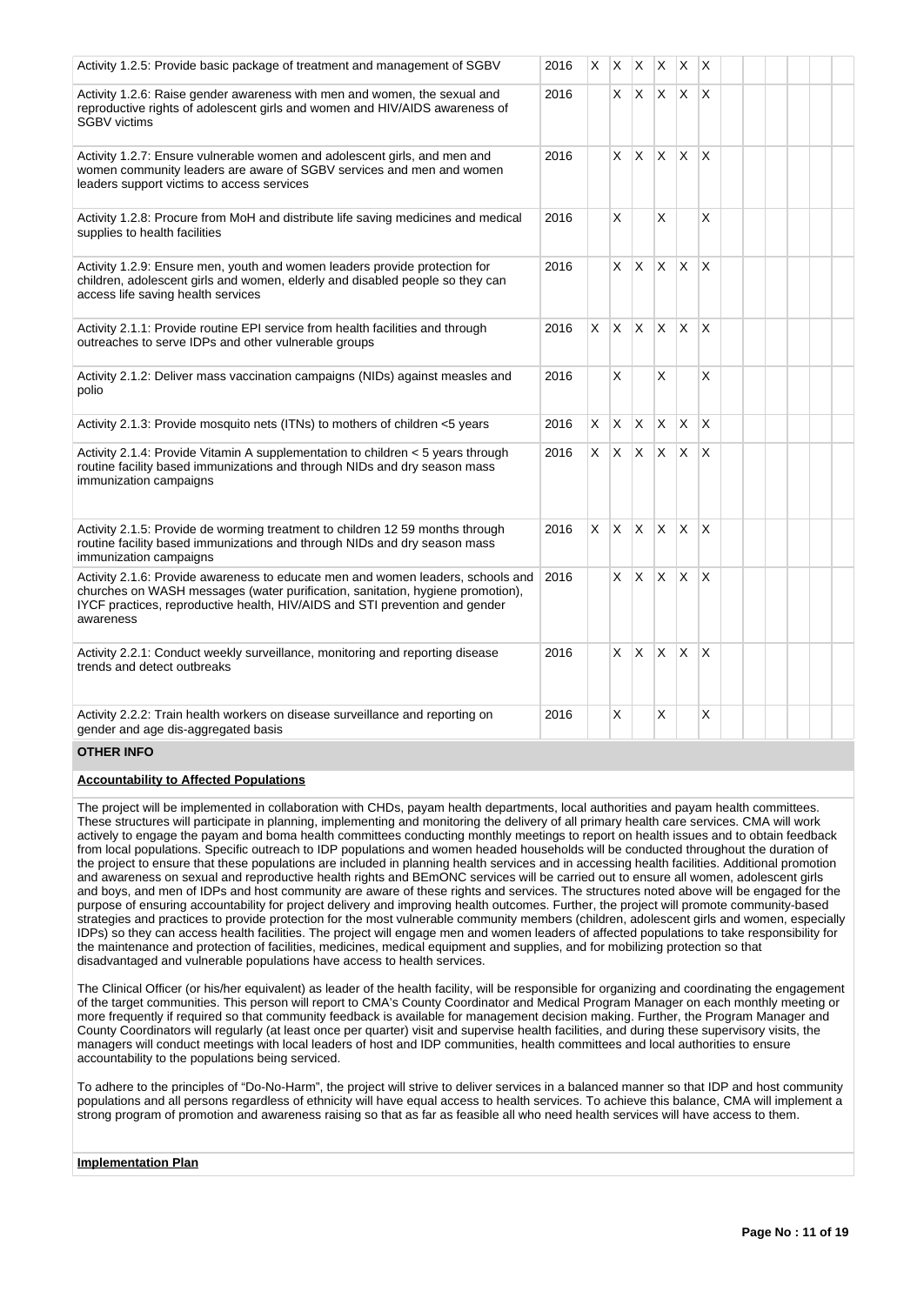As the contracted agent to implement RRHP in Fangak County, CMA will implement the CHF funded activities in full collaboration with CHDs, and with the participation of local community-based groups and local authorities. No other NGOs or contractors will be involved in the delivery of this project.

CMA's structure for delivering the this project will be headed by the Country Director and a Medical Program Manager, experienced in delivering health services in the context of conflict in South Sudan. The Medical Program Manager will hold the responsibility for overseeing the field teams and lead in collaboration with CHDs and MOH. The Medical Program Manager will work with County Field Coordinators (one person for each county) to deliver field activities. The Medical Program Manager will control the locations where personnel are assigned in order to ensure sufficient personnel gender-balanced will be located where most needed and ensure that they are provided with the requisite drugs, medical supplies, equipment etc.

Each health facility team will be comprised of Clinical Officers, Midwives and Certified Nurses. Where ever possible, the Clinical Officer and Midwife / Nurse positions will be filled by South Sudanese nationals. This team of skilled personnel will supervise support personnel of the health facilities. Where qualified and skilled women national personnel are not available to achieve gender balance on the health services delivery teams, CMA will ensure that appropriately qualified international personnel are placed on these field teams. Each team will work under the supervision of the CHD and CMA's County Field Coordinator. Where required, CMA will ensure health teams are mobilized so they have capacity to reach IDPs in locations cut-off by floods and/or conflict.

A Supply Chain Manager will be responsible for procuring and delivering all supplies necessary to maintain program operation. The Supply Chain Manager will ensure that required building materials and supplies are procured and delivered to the sites where required in order to complete the repairs and maintenance of damaged health facilities.

CMA is experienced working in the health sector in collaboration with MOH and to operate in respect of the protocols, policies, strategies and practices directed by government. The features that are important for coordination with MOH will be:

(1) Ensuring that emergency health, basic HIV and HIV referral services of the project reach the populations most vulnerable in the current emergency, and to implement the outreach services to special at-risk populations unable to access health services because of insecurity or other reasons;

(2) Ensuring this project is delivering services in complement to other state and national level health services providers, and to make focused effort to reach populations not otherwise served;

(3) Ensuring the pharmaceuticals are pre-positioned and available throughout the emergency;

(4) Ensuring that pharmaceuticals used in treating patients are either sourced through the MOH or approved by MOH and that MOH approved treatment protocols are followed, and to monitor drug supplies in order to be prepared to act in a timely manner and secure drugs supplies for the health facilities.

At the national level, CMA will coordinate with other health service stakeholders ensuring an adequate exchange of knowledge and information on present and emerging health emergencies with peer organizations and networking bodies specifically, the Health cluster, UN agencies (UNICEF, WFP, UNOCHA, UNDP) and donor agencies (CHF, the Pooled Fund, USAID, IMA/World Bank) through meetings, participating in committees and sharing of annual reports and lessons learned. Similarly, the project will endeavor to link the described basic services with emergency preparedness and response through effective utilization of IDSR reporting and EWARN

# **Coordination with other Organizations in project area**

| Name of the organization                                                  | Areas/activities of collaboration and rationale                                                                                                                                                                                                                                                                       |
|---------------------------------------------------------------------------|-----------------------------------------------------------------------------------------------------------------------------------------------------------------------------------------------------------------------------------------------------------------------------------------------------------------------|
| County Health department                                                  | Supervision of health facilities using Quantitative Supervisory<br>checklist. Coordinating health care provision activities such as<br>planning for routine and episodic mass EPI campaigns. Other areas<br>of coordination include disease surveillance, planning, sourcing and<br>distribution of medical supplies. |
| <b>Environment Marker Of The Project</b>                                  |                                                                                                                                                                                                                                                                                                                       |
| A+: Neutral Impact on environment with mitigation or enhancement          |                                                                                                                                                                                                                                                                                                                       |
| <b>Gender Marker Of The Project</b>                                       |                                                                                                                                                                                                                                                                                                                       |
| 2a-The project is designed to contribute significantly to gender equality |                                                                                                                                                                                                                                                                                                                       |
| <b>Justify Chosen Gender Marker Code</b>                                  |                                                                                                                                                                                                                                                                                                                       |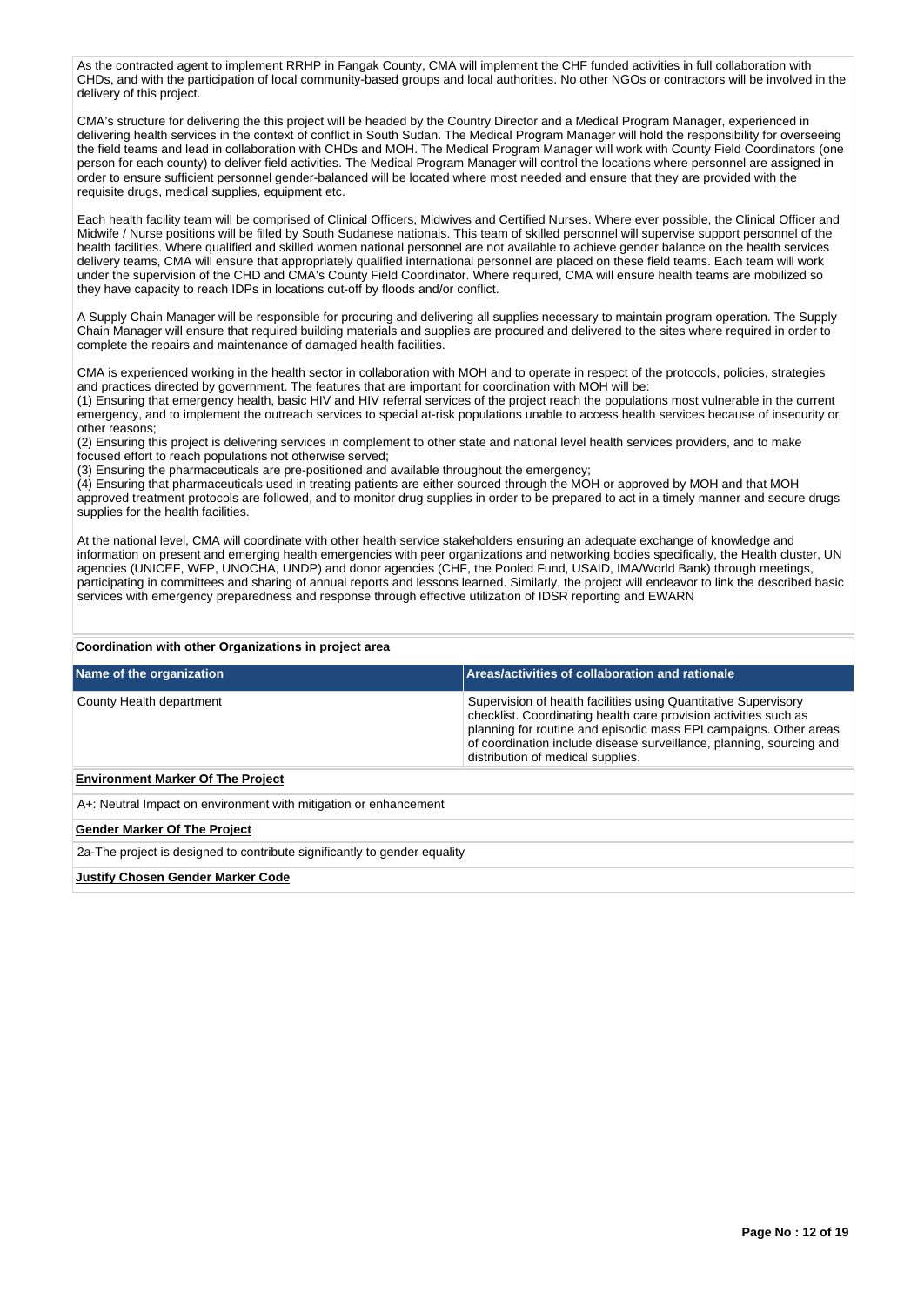CMA's experience in Fangak County dates back to 2000. Presently, CMA is the lead agent for RRHP. CMA's analysis shows that the drivers of the humanitarian crisis are conflict, insecurity and seasonal flooding. These crisis drivers affect women and men, and boys and girls differently. In consultation with IDP and host community leaders, CMA has gained an understanding of the differential needs of women, men and children. Men have remained mobile, and able to access health services. Most women, girls and boys access health services at considerable risk and often need protection. Women headed households, both IDP and host community, are particularly vulnerable. CMA has designed health delivery strategies and activities to ensure equality of opportunity to access health services. CMA has also ensured that health personnel are sensitized to gender issues and skilled to apply gender equity principles in their approach to health service delivery. CMA's needs analysis with the participation of men and women of IDP and host communities has enabled gender to be mainstreamed into the planning of project objectives, outcomes, outputs and activities.

Specific measures to identify different needs of men, women, boys and girls and integrate gender into ongoing planning, implementation and monitoring of health service delivery include: (1) training of gender balanced teams of health workers to deliver services with gender sensitivity and collect data disaggregated on the basis of gender; (2) engaging men and women leaders to take responsibility for mobilizing vulnerable populations (IDPs, children, adolescent girls, women, elderly, disabled) to seek services, and to protect these populations so they have equal opportunity to access health facilities; (3) providing health services to men, women, girls and boys without gender bias and conduct outreach to IDP and women headed households to ensure the most vulnerable men, women, boys and girls receive available services; (4) providing IEC to men and women of IDP and host communities to raise gender awareness, awareness on the vulnerability of children, girls and women and promote reproductive health services; (5) and engage men and women leaders of host communities and IDPs in planning interventions, monitoring impacts and revising service delivery as required.

Through these measures, CMA will make significant contributions toward gender equality in the delivery of this project

## **Protection Mainstreaming**

In the current context of the project areas, the main threats to personal safety are the conflict between the armed forces of the government and opposition force (rebels), conflict between host community members and IDPs, and sexual and gender based violence most often targeting women and adolescent girls. Households headed by women, especially IDP households head by women are particularly vulnerable to SGBV. These threats to personal safety are a direct restriction to accessing health facilities. The specific measures planned in this project to mainstream protection are:

(1) raising awareness among men, women, boys and girls on sexual and reproductive rights and the prevalence of SGBV;

(2) promoting community-based approaches and practices encouraging communities to organize committees empowered to assist vulnerable persons to access health facilities whenever needed;

(3) balancing the delivery of health services so that host communities and IDPs have equal access to the benefits of health services as a measure to reduce/eliminate conflict between IDPs and host communities;

(4) engage community leaders, and local authorities to organize themselves to protect community assets like health facilities from destruction by armed forces, and to advocate for peace between the armed forces.

The project will provide the basic package of services for the management and dignified treatment of sexual assault and violence that will include counseling as measures to support victims of SGBV and also to encourage abused women and girls to report exploitation, abuse and SGBV as the first necessary step to stemming SGBV.

#### **Country Specific Information**

### **Safety and Security**

CMA has established safety and security plans for each site where re-locatable personnel are assigned. These plans are based on UNDSS recommendations as well as InterAction's Minimum Operating Security Standards. The purpose of CMA's safety and security plans are to: (1) Guide the activities and behavior of employees working in South Sudan and as far as possible help them avoid security and safety risks; (2) Protect employees in the event of conflict, and as far as possible, define the conditions, responsibilities and operating procedures for safely while working in South Sudan and when required safe evacuation from locations in conflict.

CMA has an officer located in the field who holds primary responsibility for the development and update of security and evacuation plans for each site. This officer works under the supervision of CMA's South Sudan management team (Country Director and Medical Program Manager) to set overall guidelines and operating procedures for the safety and security of employees and authorized visitors.

All sites have a common security handbook to guide employees on personal safety, and which provides standard operating procedures for employees and the officers responsible for implementing security practices and executing evacuations. CMA has established county and site specific security and evacuation plans which give details on specific procedures, required practice and priority secure destinations for the protection and safe evacuation of personnel. These plans are designed to take into account the seasonal changes in plausible escape routes, and site specific variables that impose upon evacuation plan. These plans are reviewed and updated annually or more frequently if factors change substantially. The designated officer is also responsible for verifying that all personnel are trained and prepared for both personal safety and security while working in the field and for evacuation in the case of insecurity and conflict.

### **Access**

CMA has delivered health services in both Fangak County since 2000. CMA is well known in the community, by the local authorities, and by the CHD personnel. When security challenges do arise, local authorities have been able to intervene so that CMA could continue service delivery. CMA intends to sustain these good relationships recognizing that these relationships are critical to enabling continued operation in the targeted county. Access to all parts of the County is by charter air carriers only. CMA has longstanding good partnerships with critical air service providers, specifically AIM Air, MAF and Samaritan's Purse. Delivering this project requires that CMA sustains good operating relationships with these air service providers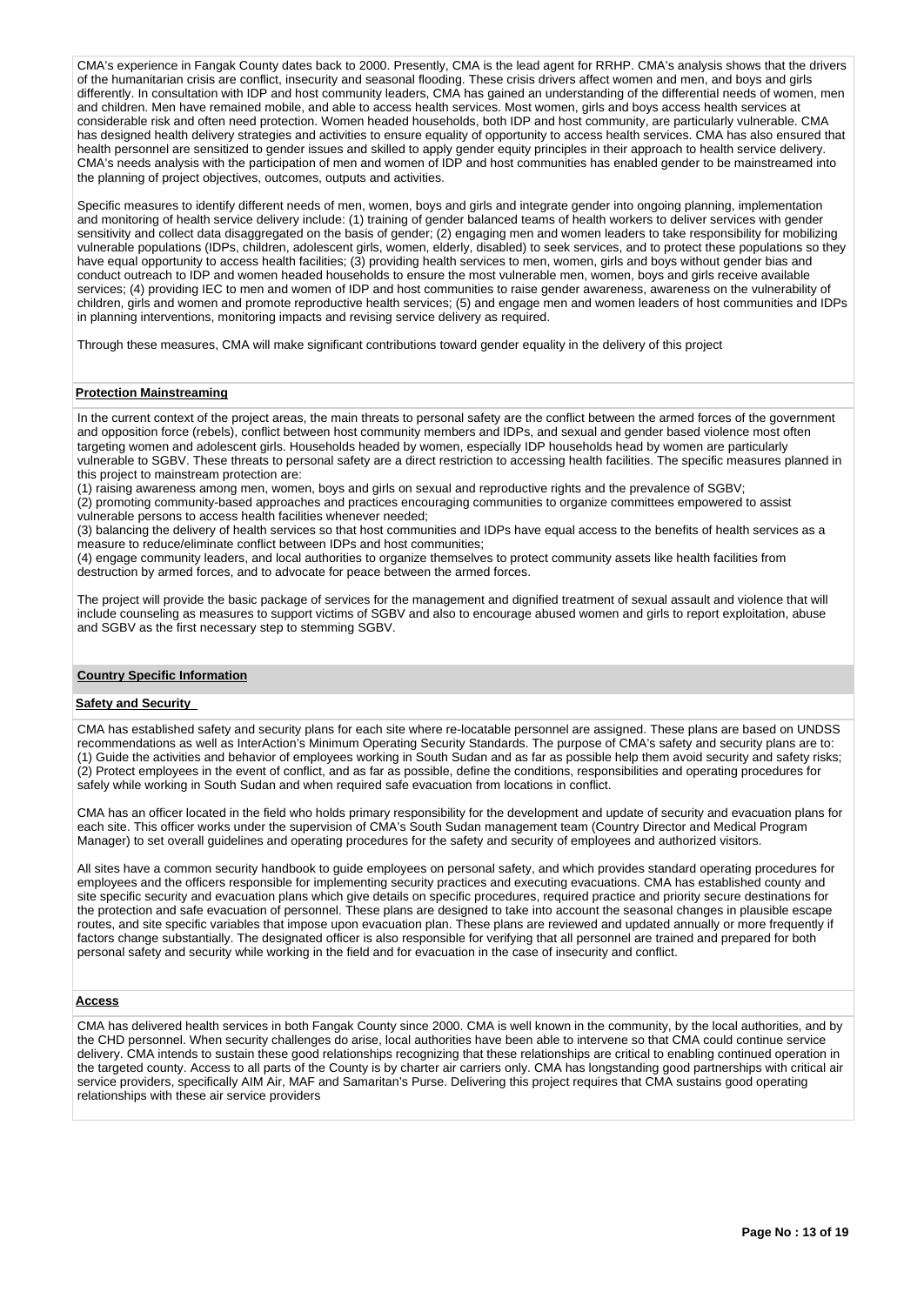# **BUDGET**

| Code | <b>Budget Line Description</b>                                                                                                                                                                                                                                                                                                                                                                                                                                                                              |   | D / S   Quantity   Unit | cost                   | <b>Duration</b><br><b>Recurran</b><br>ce | %<br>charged<br>to CHF | <b>Total Cost</b> |
|------|-------------------------------------------------------------------------------------------------------------------------------------------------------------------------------------------------------------------------------------------------------------------------------------------------------------------------------------------------------------------------------------------------------------------------------------------------------------------------------------------------------------|---|-------------------------|------------------------|------------------------------------------|------------------------|-------------------|
|      | <b>Staff and Other Personnel Costs</b>                                                                                                                                                                                                                                                                                                                                                                                                                                                                      |   |                         |                        |                                          |                        |                   |
| 1.1  | <b>Medical Program Coordinator</b>                                                                                                                                                                                                                                                                                                                                                                                                                                                                          | S |                         | $1 \ 2,950$<br>.00     | 6                                        | 15%                    | 2,655.00          |
|      | Medical Program Coordinator, South Sudan [Supervise field planning and implementation, supervise field personnel<br>performance, monitor budget utilization, output achievements and compile reports] [fte 15% is based on proportion of this project<br>budget of the total estimated health program budget for this period] [cost based on monthly salary and benefits (social security,<br>medical and life insurance cover) accommodation and subsistence upkeep while working in the field]            |   |                         |                        |                                          |                        |                   |
| 1.2  | County Health Coordinator                                                                                                                                                                                                                                                                                                                                                                                                                                                                                   | S |                         | $1 \quad 2,250$<br>.00 | 6                                        | 30%                    | 4,050.00          |
|      | County Health Coordinator, [Conduct field planning and coordination & delivery of health services, supervise personnel<br>performance, monitor output achievements and compile reports] [fte 30% is based on proportion of this project budget of the total<br>estimated health program budget for this period] [cost based on monthly salary and benefits (social security, medical and life<br>insurance cover) accommodation and subsistence upkeep while working in the field]                          |   |                         |                        |                                          |                        |                   |
| 1.3  | <b>Clinical Officers/Nurses</b>                                                                                                                                                                                                                                                                                                                                                                                                                                                                             | D |                         | $2 \mid 1,950$<br>.00  | 6                                        | 100%                   | 23,400.00         |
|      | Clinical Officers/Nurses (National) Lead in the delivery of project field activities & outreaches to IDPs, including supervision of<br>CHWs, compile weekly HMIS reports, and other reports as required] [Working full-time on project activities] [Monthly salary rate<br>inclusive of social security benefits, medical cover and upkeep while working in the field] (2 Fangak -1 Phom & 1 for one PHCC)                                                                                                  |   |                         |                        |                                          |                        |                   |
| 1.4  | <b>Certified Midwives/Nurses</b>                                                                                                                                                                                                                                                                                                                                                                                                                                                                            | D |                         | $2 \mid 2,250$<br>.00  | 6                                        | 100%                   | 27,000.00         |
|      | Certified Midwives/Nurses (International) [Lead in the delivery of project field activities, including training of National Personnel<br>as required, compile weekly HMIS reports, and other reports as required] [Working full-time on project activities] [Monthly salary<br>rate inclusive of social security benefits, medical cover and upkeep while working in the field] (2 Fangak - 1 Phom & 1 for one<br>PHCCs)                                                                                    |   |                         |                        |                                          |                        |                   |
| 1.5  | <b>CHWs/MCHWs</b>                                                                                                                                                                                                                                                                                                                                                                                                                                                                                           | D |                         | 5   850.0<br>0         | 6                                        | 50%                    | 12,750.00         |
|      | CHWs/MCHWs (National) [Deliver project field activities & outreaches to IDPs,, maintain clinical records and compile reports]<br>[Working full-time on project activities] [Monthly salary rate includes social security benefits & upkeep while working outside of<br>duty station] (5 Fangak- 3 Nyadin PHCC & 2 Phom))                                                                                                                                                                                    |   |                         |                        |                                          |                        |                   |
| 1.6  | EPI Workers & Health Promoters                                                                                                                                                                                                                                                                                                                                                                                                                                                                              | D |                         | 9   350.0<br>0         | 6                                        | 50%                    | 9,450.00          |
|      | EPI Workers & Health Promoters [Deliver community-based EPI, health promotion activities & outreaches to IDPs] [Working full-<br>time on project activities] [Monthly salary rate includes social security benefits and upkeep while working outside of duty station]<br>(Fangak - 3 for Phom & 2 each at 3 PHCCs = 9)                                                                                                                                                                                      |   |                         |                        |                                          |                        |                   |
| 1.7  | Support Personnel (Clerks, Cleaners, Guards etc.)                                                                                                                                                                                                                                                                                                                                                                                                                                                           | D |                         | $7 \mid 250.0$<br>0    | 6                                        | 15%                    | 1,575.00          |
|      | Support Personnel (Clerks, Cleaners, Guards) [Support delivery of clinic and outreach activities, maintain and protect PHC<br>facilities, equipment and supplies] [Working full-time on project activities] [Monthly salary inclusive of social security benefits]<br>(Fangak - 4 for Phom & 1 each for 3 PHCCs = $7$ )                                                                                                                                                                                     |   |                         |                        |                                          |                        |                   |
| 1.8  | Country Director, South Sudan                                                                                                                                                                                                                                                                                                                                                                                                                                                                               | S |                         | $1 \mid 5,040$<br>.00  | 6                                        | 10%                    | 3,024.00          |
|      | Country Director, South Sudan [Provide overall direction in planning and delivery of the project and supervision of performance in<br>budget utilization and output achievements] [fte 10% is based on proportion of this project's budget of the total estimated South<br>Sudan program budget for this period] [cost based on monthly salary and benefits (social security, medical and life insurance<br>cover) accommodation and subsistence upkeep while working in the field]                         |   |                         |                        |                                          |                        |                   |
| 1.9  | Administrative Manager                                                                                                                                                                                                                                                                                                                                                                                                                                                                                      | S | 1 <sup>1</sup>          | 2,580<br>.00           | 6                                        | 10%                    | 1,548.00          |
|      | Support planning project budgets and preparation of financial reports, monitor and control budget utilization, ensure cash-flow<br>meets the needs of project field activities (fte 10% is based on proportion of this project's budget of the total estimated South<br>Sudan program budget for this period] [cost based on monthly salary and benefits (social security, medical and life insurance<br>cover) accommodation and subsistence upkeep while working in the field]                            |   |                         |                        |                                          |                        |                   |
| 1.10 | <b>Medical Manager</b>                                                                                                                                                                                                                                                                                                                                                                                                                                                                                      | S |                         | $1 \mid 3,920$<br>.00  | 6                                        | 15%                    | 3,528.00          |
|      | Medical Manager, South Sudan [Provide technical direction in planning and delivery of the project, overall supervision of<br>personnel and quality of project services, budget utilization, output achievements and reports] [fte 15% is based on proportion of<br>this project's budget of the total estimated health program budget for this period] [cost based on monthly salary and benefits<br>(social security, medical and life insurance cover) and subsistence upkeep while working in the field] |   |                         |                        |                                          |                        |                   |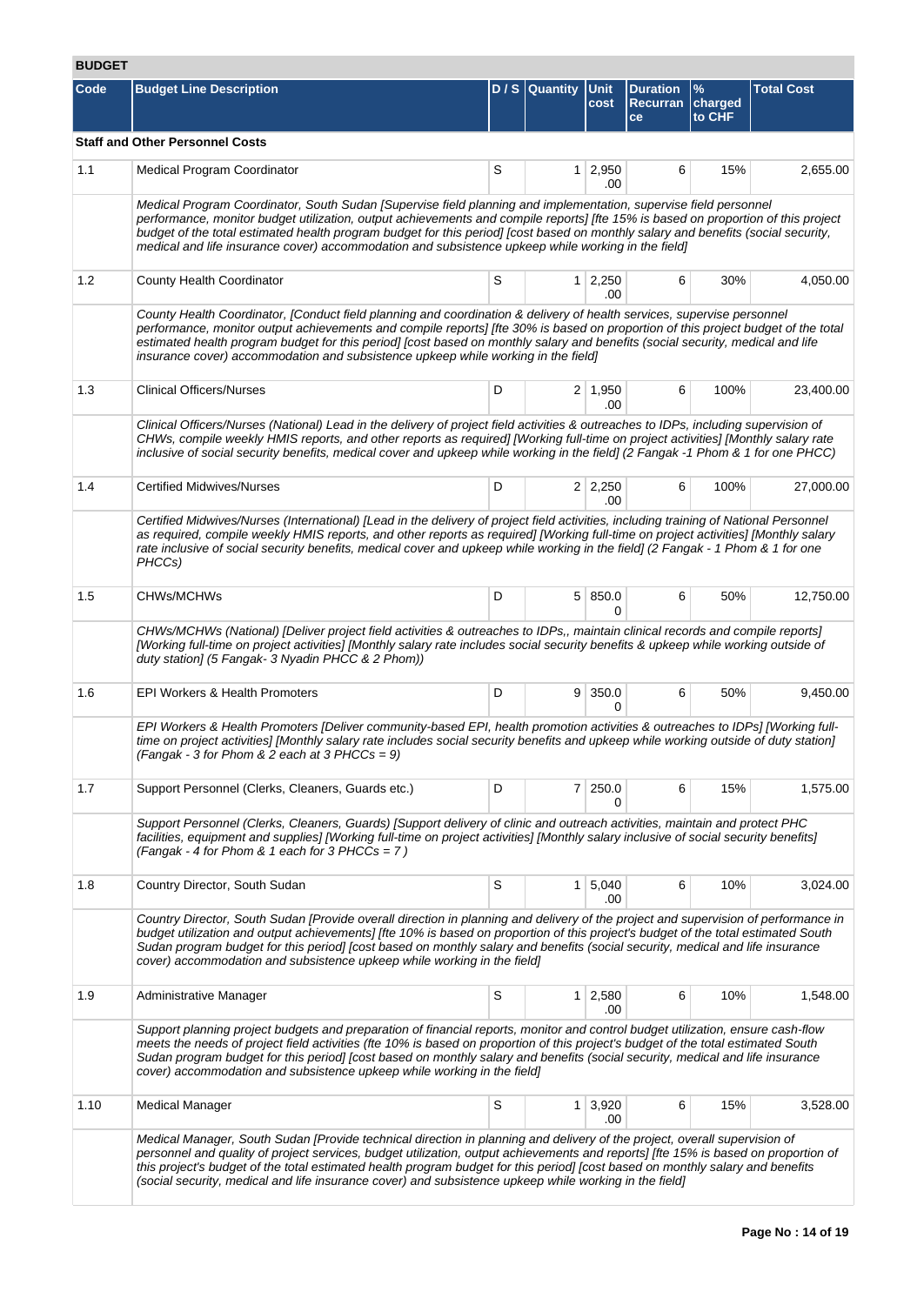| 1.11             | Supply Chain Manager & Senior Logistician                                                                                                                                                                                                                                                                                                                                                                                                                               | S |              | $2 \mid 2,580$<br>.00 | 6            | 10%  | 3,096.00  |  |
|------------------|-------------------------------------------------------------------------------------------------------------------------------------------------------------------------------------------------------------------------------------------------------------------------------------------------------------------------------------------------------------------------------------------------------------------------------------------------------------------------|---|--------------|-----------------------|--------------|------|-----------|--|
|                  | Procure and deliver supplies, monitor shipments & verify application of supplies, manage the transportation of personnel &<br>delivery of supplies to HF, maintain financial records of procurement & transport of supplies] [fte 10% of actual time working on<br>this project in a 6 month period - 48 days of work [cost based on monthly salary and benefits (social security, medical & life<br>insurance cover) & upkeep while working in the field]              |   |              |                       |              |      |           |  |
| 1.12             | <b>Finance Director</b>                                                                                                                                                                                                                                                                                                                                                                                                                                                 | S | $\mathbf{1}$ | 3,480<br>.00          | 6            | 10%  | 2,088.00  |  |
|                  | Supervise financial planning, administration and reporting to donors and monitor project budget utilization, fte 10% is based on<br>proportion of this project's budget of the total estimated South Sudan program budget for this period] [cost based on monthly<br>salary and benefits (social security, medical and life insurance cover) accommodation and subsistence upkeep while working in<br>the field1                                                        |   |              |                       |              |      |           |  |
| 1.13             | Accounts Personnel (Senior Accountant & Project Accountant) S                                                                                                                                                                                                                                                                                                                                                                                                           |   |              | $2 \mid 2,140$<br>.00 | 6            | 10%  | 2,568.00  |  |
|                  | Maintain monthly financial records on incomes and expenditures of the project and compile reports for review and approval of<br>Finance Manager and Country Director] [fte 10% is based on proportion of this project's budget of the total estimated South<br>Sudan program budget for this period] [cost based on monthly salary and benefits (social security, medical and life insurance<br>cover) accommodation and subsistence upkeep while working in the field] |   |              |                       |              |      |           |  |
| 1.14             | Office Support Personnel & Driver                                                                                                                                                                                                                                                                                                                                                                                                                                       | S | 4            | 520.0<br>0            | 6            | 10%  | 1,248.00  |  |
|                  | Receptionist, Cleaner, Guard, Driver support senior personnel complete project management and administrative duties, protect<br>and maintain office equipment and supplies, support delivery of field programs] [fte 10% is based on proportion of this project's<br>budget of the total estimated South Sudan program budget for this period] [cost based on monthly salary and benefits (social<br>security, medical and life insurance cover)                        |   |              |                       |              |      |           |  |
| 1.15             | Incentives for Community-Based EPI & Health Promoters                                                                                                                                                                                                                                                                                                                                                                                                                   | D |              | $9 \mid 50.00$        | $\mathbf{1}$ | 100% | 450.00    |  |
|                  | Incentives for Community-Based EPI workers & Health Promoters to incentivize outreach activities to PHCUs and locations<br>where IDPs are concentrated (kits of t-shirts, boots & gear for caring water etc. @ \$50 per worker / volunteer)                                                                                                                                                                                                                             |   |              |                       |              |      |           |  |
|                  | <b>Section Total</b>                                                                                                                                                                                                                                                                                                                                                                                                                                                    |   |              |                       |              |      | 98,430.00 |  |
|                  | <b>Supplies, Commodities, Materials</b>                                                                                                                                                                                                                                                                                                                                                                                                                                 |   |              |                       |              |      |           |  |
| 2.1              | Tents for Accommodation of Mobile Health Teams                                                                                                                                                                                                                                                                                                                                                                                                                          | D |              | $2 \mid 2,245$<br>.00 | $\mathbf{1}$ | 100% | 4,490.00  |  |
|                  | Tents for use by 4 senior health personnel (2 teams of 2 persons each for Phom & Nyadin) Tent Length: 4m, Width: 4m, Center<br>Height: 2.4m, Side Height: 1.6m suitable for 1 persons + gear inclusive of procurement and transport to the field                                                                                                                                                                                                                        |   |              |                       |              |      |           |  |
| 2.2              | Accommodation amenities for 10 senior health personnel                                                                                                                                                                                                                                                                                                                                                                                                                  | D |              | 6 735.0<br>0          | 1            | 100% | 4,410.00  |  |
|                  | Accommodation amenities for 6 senior health personnel, 1 kit / person (kit comprised of bed w mattress, net & pillow \$345, 3<br>sheets \$45, 1 blanket at \$25, 1 mirror at \$15, 2 chairs at \$40, metal trunks \$65, solar lamps w/accessories @ \$200)                                                                                                                                                                                                              |   |              |                       |              |      |           |  |
| 2.3              | <b>Rehabilitation of HF Structures</b>                                                                                                                                                                                                                                                                                                                                                                                                                                  | D |              | $3 \mid 1,700$<br>.00 | 1            | 100% | 5,100.00  |  |
|                  | Basic repairs, maintenance and refurbishing existing HF structures, cost based on a per unit cost of \$1,900 / unit and for 2 units<br>per health facility, 3 sites identified for this assistance (Juiabor, Keew, Nyadin, )                                                                                                                                                                                                                                            |   |              |                       |              |      |           |  |
| 2.4              | Essential drugs, Medical Materials & Supplies                                                                                                                                                                                                                                                                                                                                                                                                                           | D |              | $4 \mid 2,150$<br>.00 | 1            | 100% | 8,600.00  |  |
|                  | Essential drugs, Medical materials and supplies not provided by RRHP etc. (per unit) - emergency kits of needles, syringes, lab<br>regents, bandages, gloves, kerosene, etc.)                                                                                                                                                                                                                                                                                           |   |              |                       |              |      |           |  |
| 2.5              | <b>Materials for EmONC Services</b>                                                                                                                                                                                                                                                                                                                                                                                                                                     | D |              | $4 \mid 1,340$<br>.00 | 1            | 100% | 5,360.00  |  |
|                  | Materials for EmONC services, 4 sites identified for this assistance - Nyadin, Phom, Keew, Juaibor (hospital beds \$220/bed 2<br>beds/unit, bedsheets \$30/unit, delivery coach \$600 1/unit, examination table \$210/table 1/unit, plastic sheets \$60/unit)                                                                                                                                                                                                           |   |              |                       |              |      |           |  |
| 2.6              | Transportation of Materials & Supplies                                                                                                                                                                                                                                                                                                                                                                                                                                  | D |              | 3   4,000<br>.00      | 1            | 100% | 12,000.00 |  |
|                  | Transportation of materials & supplies Juba - field locations 4 sites (1 cargo flight shared cost 25% / site, \$12,000 / flight,<br>overland transport 1 trip shared 25% / site \$6,000 / trip)                                                                                                                                                                                                                                                                         |   |              |                       |              |      |           |  |
|                  | <b>Section Total</b>                                                                                                                                                                                                                                                                                                                                                                                                                                                    |   |              |                       |              |      | 39,960.00 |  |
| <b>Equipment</b> |                                                                                                                                                                                                                                                                                                                                                                                                                                                                         |   |              |                       |              |      |           |  |
| 3.1              | Equipment for EmONC Services                                                                                                                                                                                                                                                                                                                                                                                                                                            | D |              | $2 \mid 1,600$<br>.00 | 1            | 100% | 3,200.00  |  |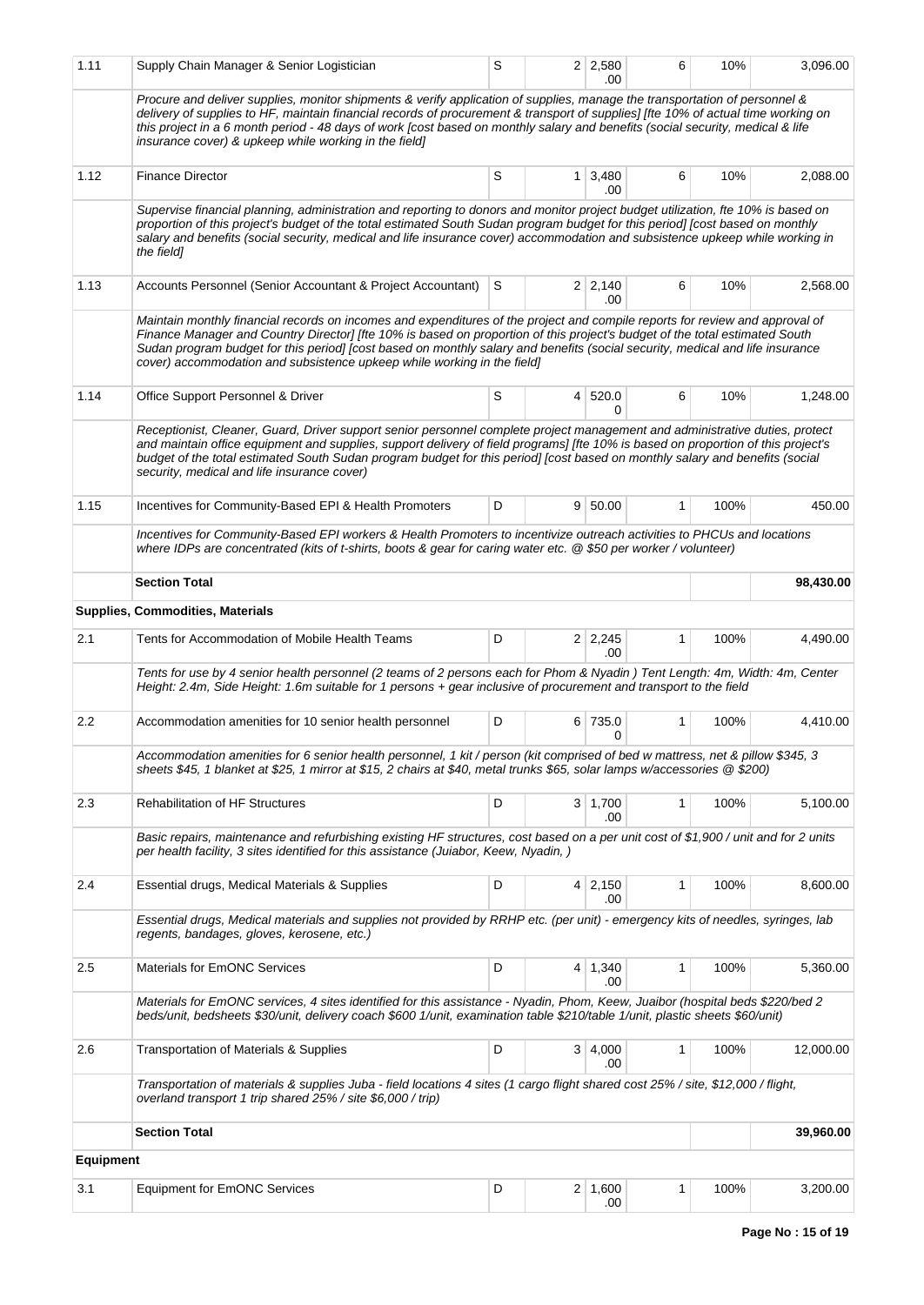|               | Equipment for EmONC services 2 units (drip stand \$65/stand 2 pc/unit, foetal stethoscope \$110/scope 4 scopes/unit, baby scale<br>\$55/scale 2 scales/unit, blood pressure machine \$55/machine 2 pc/unit, adult stethoscope \$90/pc 2 pc/unit, delivery sets \$75/set<br>2 sets/unit, autoclave \$300/pc 1 pc/unit, manual vacuum aspirator \$90/pc 2 pc/unit) |   |                |                       |              |      |           |  |  |
|---------------|------------------------------------------------------------------------------------------------------------------------------------------------------------------------------------------------------------------------------------------------------------------------------------------------------------------------------------------------------------------|---|----------------|-----------------------|--------------|------|-----------|--|--|
| 3.2           | Equipment for emergency & security communication 2 sites                                                                                                                                                                                                                                                                                                         | D |                | $2 \mid 1,220$<br>.00 | $\mathbf{1}$ | 100% | 2,440.00  |  |  |
|               | Equipment for emergency & security communication 2 sites Phom and Nyadin (Computer & Thuraya,) 1 set/site)                                                                                                                                                                                                                                                       |   |                |                       |              |      |           |  |  |
|               | <b>Section Total</b>                                                                                                                                                                                                                                                                                                                                             |   |                |                       |              |      | 5,640.00  |  |  |
| <b>Travel</b> |                                                                                                                                                                                                                                                                                                                                                                  |   |                |                       |              |      |           |  |  |
| 5.1           | Charter Travel (Juba-HF) for Health Personnel                                                                                                                                                                                                                                                                                                                    | D |                | $9 \mid 1,480$<br>.00 | 2            | 100% | 26,640.00 |  |  |
|               | Charters (Juba-HF) & ground transport for eligible health personnel - Program Coordinator, 2 County Coordinators & 9 HF<br>personnel (per person cost per rtrip, 1 round trip/person/quarter at 100%)                                                                                                                                                            |   |                |                       |              |      |           |  |  |
| 5.2           | Charter Travel (Juba-HF) for Technical Support Personnel                                                                                                                                                                                                                                                                                                         | S |                | $1 \mid 1,480$<br>.00 | 1            | 100% | 1,480.00  |  |  |
|               | Charters (Juba-HF) & ground transport for M&E Specialist for disease trend monitoring surveys & Supply Chain Manager for<br>monitoring HF rehabilitation and installation & security monitoring (per person cost per rtrip, 1 round trip/person at 100%)                                                                                                         |   |                |                       |              |      |           |  |  |
| 5.3           | Accommodation & Upkeep for In-Transit Health Personnel                                                                                                                                                                                                                                                                                                           | D |                | 9   300.0<br>0        | 2            | 100% | 5,400.00  |  |  |
|               | Accommodation & Upkeep for In-Transit Health Personnel per rtrip for Health Program Coordinator, 2 County Coordinators & 9<br>HF personnel (per person cost per rtrip, 1 round trip/person/quarter @ \$100 per day & 3 days per rtrip at 100%)                                                                                                                   |   |                |                       |              |      |           |  |  |
| 5.4           | Accommodation & Upkeep for In-Transit Technical Support<br>Personnel                                                                                                                                                                                                                                                                                             | S | 1              | 300.0<br>0            | 1            | 100% | 300.00    |  |  |
|               | Accommodation & Upkeep for In-Transit Management Personnel per rtrip for M&E Specialist & Supply Chain Manager (per<br>person cost per rtrip, 1 round trip/person @ \$100/day and 3 days / rtrip at 100%)                                                                                                                                                        |   |                |                       |              |      |           |  |  |
| 5.5           | Travel Visas & Permits for Technical Support Personnel                                                                                                                                                                                                                                                                                                           | S | $\mathbf{1}$   | 250.0<br>0            | $\mathbf{1}$ | 100% | 250.00    |  |  |
|               | Visa's, Alien Permits for Management Support Personnel per person / rtrip (1 personnel 1 trip / person)                                                                                                                                                                                                                                                          |   |                |                       |              |      |           |  |  |
|               | <b>Section Total</b>                                                                                                                                                                                                                                                                                                                                             |   |                |                       |              |      | 34,070.00 |  |  |
|               | <b>General Operating and Other Direct Costs</b>                                                                                                                                                                                                                                                                                                                  |   |                |                       |              |      |           |  |  |
| 7.1           | Communications Juba Office                                                                                                                                                                                                                                                                                                                                       | S | 1 <sup>1</sup> | 750.0<br>U            | 6            | 10%  | 450.00    |  |  |
|               | monthly cost prorated @ 10% based on proportion of this project's budget of the total estimated South Sudan program budget for<br>this period                                                                                                                                                                                                                    |   |                |                       |              |      |           |  |  |
| 7.2           | Communications County Offices & project field sites monthly<br>cost                                                                                                                                                                                                                                                                                              | D | 1              | 1,800<br>.00          | 6            | 10%  | 1,080.00  |  |  |
|               | monthly cost prorated @ 10% based on proportion of this project's budget of the total estimated South Sudan program budget for<br>this period                                                                                                                                                                                                                    |   |                |                       |              |      |           |  |  |
| 7.3           | Supplies & Equipment: office, & stationaries Juba Office<br>monthly cost                                                                                                                                                                                                                                                                                         | S | 1              | 980.0<br>0            | 6            | 10%  | 588.00    |  |  |
|               | monthly cost prorated @ 10% based on proportion of this project's budget of the total estimated South Sudan program budget for<br>this period                                                                                                                                                                                                                    |   |                |                       |              |      |           |  |  |
| 7.4           | Supplies & Equipment: office, & stationaries County & project<br>field sites monthly cost                                                                                                                                                                                                                                                                        | D |                | $1 \mid 1,020$<br>.00 | 6            | 10%  | 612.00    |  |  |
|               | monthly cost prorated @ 10% based on proportion of this project's budget of the total estimated South Sudan program budget for<br>this period                                                                                                                                                                                                                    |   |                |                       |              |      |           |  |  |
| 7.5           | Security Services: Juba Office monthly cost                                                                                                                                                                                                                                                                                                                      | S | 1              | 350.0<br>0            | 6            | 10%  | 210.00    |  |  |
|               | monthly cost prorated @ 10% based on proportion of this project's budget of the total estimated South Sudan program budget for<br>this period                                                                                                                                                                                                                    |   |                |                       |              |      |           |  |  |
| 7.6           | Office Rent: Juba Offices monthly cost                                                                                                                                                                                                                                                                                                                           | S | $\mathbf{1}$   | 5,040<br>.00          | 6            | 10%  | 3,024.00  |  |  |
|               | monthly cost prorated @ 10% based on proportion of this project's budget of the total estimated South Sudan program budget for<br>this period                                                                                                                                                                                                                    |   |                |                       |              |      |           |  |  |
| 7.7           | Office Utilities: Juba Offices monthly cost                                                                                                                                                                                                                                                                                                                      | S | 1 <sup>1</sup> | 220.0<br>0            | 6            | 10%  | 132.00    |  |  |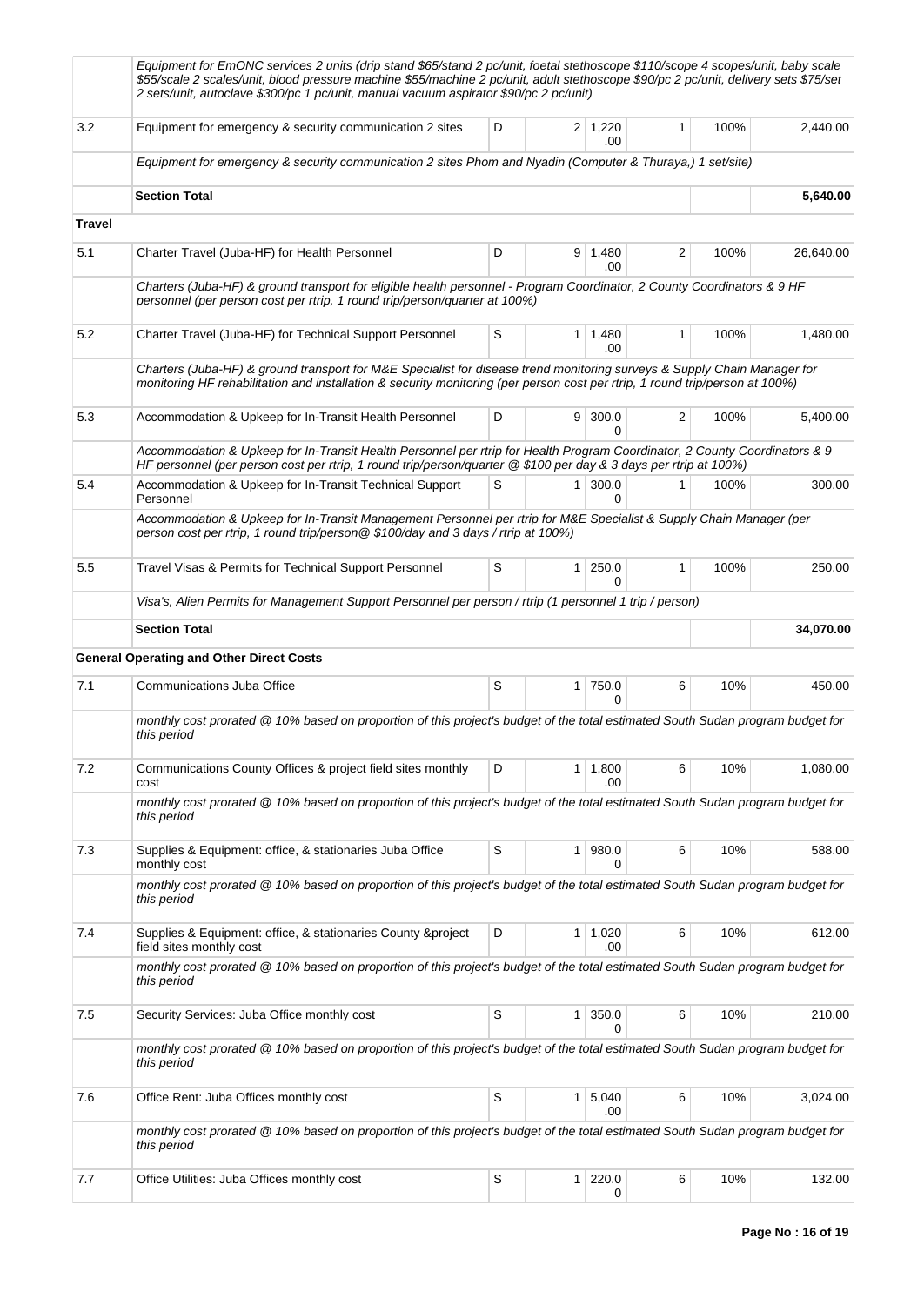|                         | monthly cost prorated @ 10% based on proportion of this project's budget of the total estimated South Sudan program budget for<br>this period |   |                |                       |   |     |            |
|-------------------------|-----------------------------------------------------------------------------------------------------------------------------------------------|---|----------------|-----------------------|---|-----|------------|
| 7.8                     | Vehicle Running Costs: Juba office monthly cost                                                                                               | S |                | $1$ 750.0<br>$\Omega$ | 6 | 10% | 450.00     |
|                         | monthly cost prorated @ 10% based on proportion of this project's budget of the total estimated South Sudan program budget for<br>this period |   |                |                       |   |     |            |
| 7.9                     | Vehicle Running Costs: County monthly cost                                                                                                    | D |                | $1 \mid 1,083$<br>.00 | 6 | 10% | 649.80     |
|                         | monthly cost prorated @ 10% based on proportion of this project's budget of the total estimated South Sudan program budget for<br>this period |   |                |                       |   |     |            |
| 7.10                    | Generator Running Costs: Juba Office monthly cost                                                                                             | S | 1 <sup>1</sup> | 600.0<br>$\Omega$     | 6 | 10% | 360.00     |
|                         | monthly cost prorated @ 10% based on proportion of this project's budget of the total estimated South Sudan program budget for<br>this period |   |                |                       |   |     |            |
| 7.11                    | Licence/insurances - vehicles & property Juba Office, monthly<br>cost                                                                         | S |                | 1   470.0<br>0        | 6 | 10% | 282.00     |
|                         | monthly cost prorated @ 10% based on proportion of this project's budget of the total estimated South Sudan program budget for<br>this period |   |                |                       |   |     |            |
| 7.12                    | Licence/insurances - vehicles, radios, Counties & project field<br>sites monthly cost                                                         | D | 1 <sup>1</sup> | 650.0<br>$\Omega$     | 6 | 10% | 390.00     |
|                         | monthly cost prorated @ 10% based on proportion of this project's budget of the total estimated South Sudan program budget for<br>this period |   |                |                       |   |     |            |
| 7.13                    | Registrations, Professional Services monthly cost                                                                                             | S |                | 1   980.0<br>$\Omega$ | 6 | 10% | 588.00     |
|                         | monthly cost prorated @ 10% based on proportion of this project's budget of the total estimated South Sudan program budget for<br>this period |   |                |                       |   |     |            |
|                         | <b>Section Total</b>                                                                                                                          |   |                |                       |   |     | 8,815.80   |
| <b>SubTotal</b>         |                                                                                                                                               |   | 108.00         |                       |   |     | 186,915.80 |
| Direct                  |                                                                                                                                               |   |                |                       |   |     | 154,996.80 |
| Support                 |                                                                                                                                               |   |                |                       |   |     |            |
| <b>PSC Cost</b>         |                                                                                                                                               |   |                |                       |   |     |            |
| <b>PSC Cost Percent</b> |                                                                                                                                               |   |                |                       |   |     | 7%         |
| <b>PSC Amount</b>       |                                                                                                                                               |   |                |                       |   |     | 13,084.11  |
| <b>Total Cost</b>       |                                                                                                                                               |   |                |                       |   |     | 199,999.91 |
|                         | <b>Grand Total CHF Cost</b>                                                                                                                   |   |                |                       |   |     | 199,999.91 |
|                         |                                                                                                                                               |   |                |                       |   |     |            |

# **Project Locations**

| Location          | <b>Estimated</b><br>percentage<br>of budget<br>for each<br><b>location</b> | <b>Estimated number of beneficiaries</b><br>for each location |                              |  |  | <b>Activity Name</b>                                                                                                                                                                                                                                                                                                                                                                                                                                                                                                                             |
|-------------------|----------------------------------------------------------------------------|---------------------------------------------------------------|------------------------------|--|--|--------------------------------------------------------------------------------------------------------------------------------------------------------------------------------------------------------------------------------------------------------------------------------------------------------------------------------------------------------------------------------------------------------------------------------------------------------------------------------------------------------------------------------------------------|
|                   |                                                                            | <b>Men</b>                                                    | Women   Boys   Girls   Total |  |  |                                                                                                                                                                                                                                                                                                                                                                                                                                                                                                                                                  |
| Jonglei -> Fangak | 100                                                                        |                                                               |                              |  |  | Activity 1.1.1 : Provide basic/minor rehabilitation<br>of damaged health facilities, engage leaders to<br>maintain/protect facilities, medicines and<br>equipment<br>Activity 1.1.2 : Provide equipment and supplies to<br>enable health teams to deliver mobile outreach<br>and rapid response for scale-up and swift<br>interventions where HFs have been destroyed<br>Activity 1.1.3 : Provide mobile teams of health<br>workers to scale-up delivery of primary health<br>care services<br>Activity 1.2.1 : Provide life saving treatment of |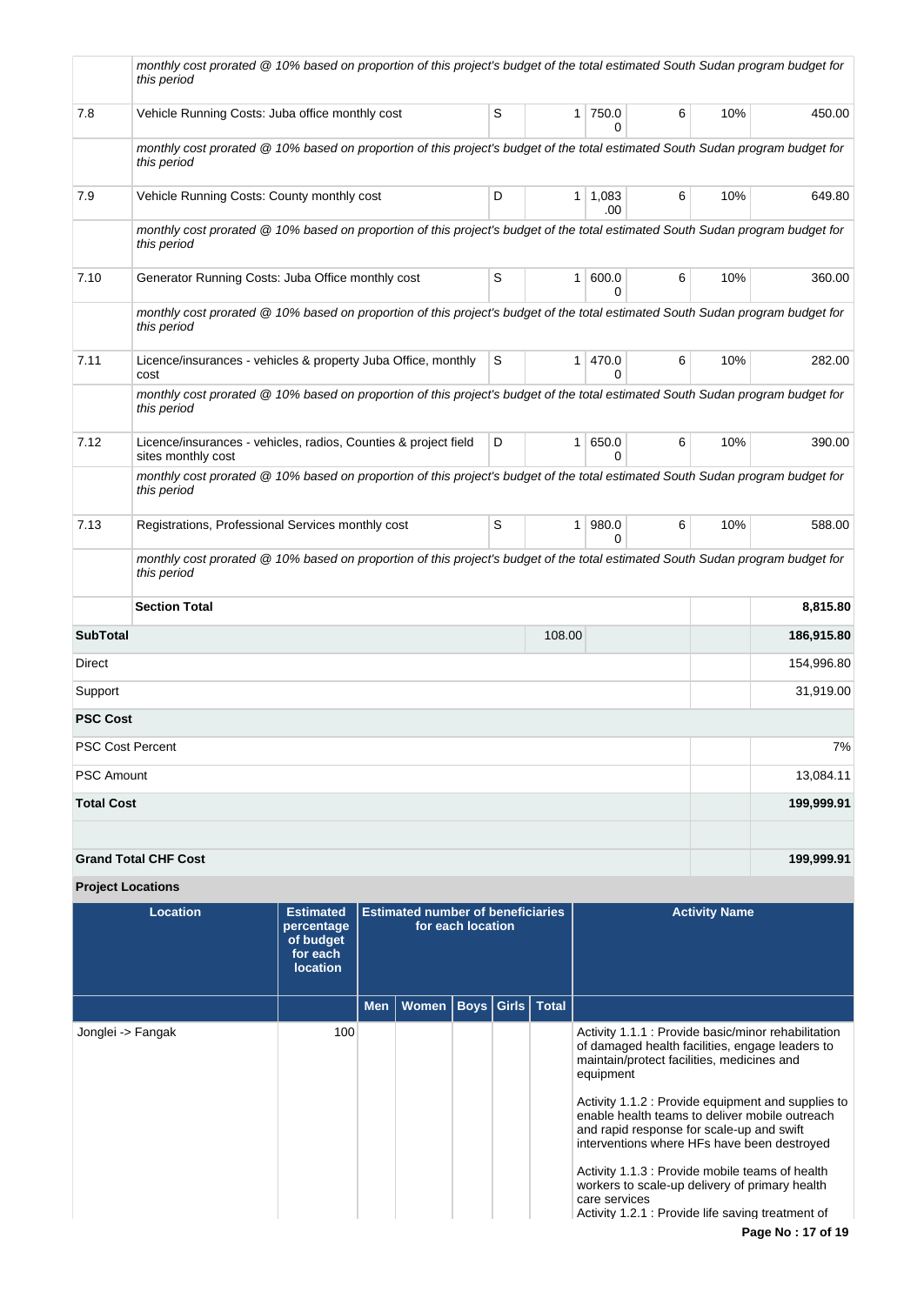common communicable diseases (malaria, URI/pneumonia and diarrhea) including outbreaks of measles and kala-azar, and record deaths of U5 children, and record total deaths

Activity 1.2.10 : Provide reports and up dates, and engage communities to provide feedback on health and nutrition services to ensure accountability to affected populations

Activity 1.2.2 : Provide life saving BEmONC services and outreaches to ensure vulnerable women, adolescent girls, men and community leaders are aware of services and support women to access services Activity 1.2.3 : Train health workers trained on safe deliveries, HIV transmission prevention, safe disposal of medical waste, gender sensitivity, and importance of gender disaggregated data

Activity 1.2.4 : Screen and provide care for children with life-threatening medical complications as a result of SAM, and refer children with MAM and SAM to nutrition facilities for treatment

Activity 1.2.5 : Provide basic package of treatment and management of SGBV Activity 1.2.6 : Raise gender awareness with men and women, the sexual and reproductive rights of adolescent girls and women and HIV/AIDS awareness of SGBV victims

Activity 1.2.7 : Ensure vulnerable women and adolescent girls, and men and women community leaders are aware of SGBV services and men and women leaders support victims to access services

Activity 1.2.8 : Procure from MoH and distribute life saving medicines and medical supplies to health facilities

Activity 1.2.9 : Ensure men, youth and women leaders provide protection for children, adolescent girls and women, elderly and disabled people so they can access life saving health services

Activity 2.1.1 : Provide routine EPI service from health facilities and through outreaches to serve IDPs and other vulnerable groups

Activity 2.1.2 : Deliver mass vaccination campaigns (NIDs) against measles and polio

Activity 2.1.3 : Provide mosquito nets (ITNs) to mothers of children <5 years Activity 2.1.4 : Provide Vitamin A supplementation to children < 5 years through routine facility based immunizations and through NIDs and dry season mass immunization campaigns

Activity 2.1.5 : Provide de worming treatment to children 12 59 months through routine facility based immunizations and through NIDs and dry season mass immunization campaigns Activity 2.1.6 : Provide awareness to educate men and women leaders, schools and churches on WASH messages (water purification, sanitation, hygiene promotion), IYCF practices, reproductive health, HIV/AIDS and STI prevention and gender awareness

Activity 2.2.1 : Conduct weekly surveillance, monitoring and reporting disease trends and detect outbreaks